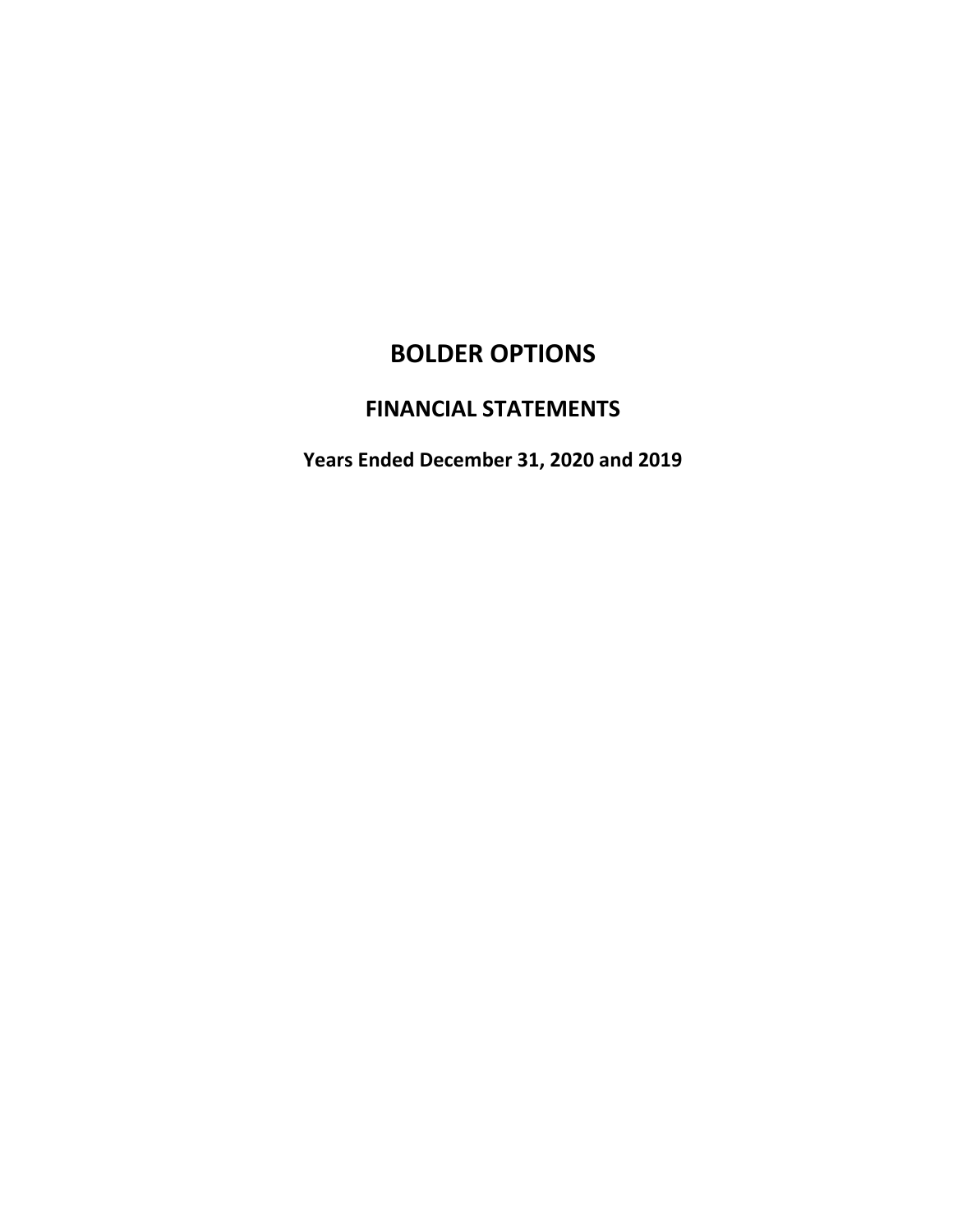## **BOLDER OPTIONS**

## **ORGANIZATION**

| Date Organized         |                                                                                 | May 1998                     |
|------------------------|---------------------------------------------------------------------------------|------------------------------|
| Under Laws of State of |                                                                                 | Minnesota                    |
| <b>Fiscal Year End</b> |                                                                                 | December 31                  |
|                        | OFFICERS, DIRECTORS, AND MANAGEMENT                                             |                              |
| <b>Brad Becker</b>     | President/CEO ONB Bank Rochester                                                | Director                     |
| <b>Scott Broberg</b>   | SVP, Fast Horse                                                                 | Director                     |
| <b>Betsy Buckley</b>   | Founder and President, What Matters                                             | Director                     |
| Lou Close              | SVP - Inv Advisory & Brokerage Svcs,                                            | Director                     |
| <b>Bill Gaumond</b>    | <b>UBS Financial Svcs</b><br>CFO, Allianz                                       | Finance Chair                |
| Kellie Hand            | VP, Strategic Partnerships                                                      | Director                     |
| Ray Hawes              | The StayWell Company<br>Retired                                                 | Director                     |
| Ray Hitchcock          | Realtor, Edina Realty                                                           | Director                     |
| Dave Jones             | Retired                                                                         | Development Chair            |
| Crawford Jordan        | Director, Express Scripts                                                       | Director                     |
| Jennifer Kraus         | SVP, General Counsel, Corporate Secretary,<br><b>Braun Intertec Corporation</b> | Secretary                    |
| Jorge Lomeli           | AVP Oper, Federal Reserve Bank of Minneapolis                                   | Program Chair                |
| <b>Chandler McCoy</b>  | President, M & A Executive Search                                               | Director                     |
| John McCormick         | COO, Braun Intertec                                                             | <b>Board Chair/Treasurer</b> |
| Jessica Roe            | Attorney, Roe Law Group, PLLC                                                   | Human Capital Chair          |
| <b>Maggie Romens</b>   | President of Brand Enhancement Group                                            | Director                     |
| Rodney Young           | CEO, Delta Dental of Minnesota                                                  | Director                     |
| Darrell Thompson       | President, Bolder Options                                                       | Ex-Officio                   |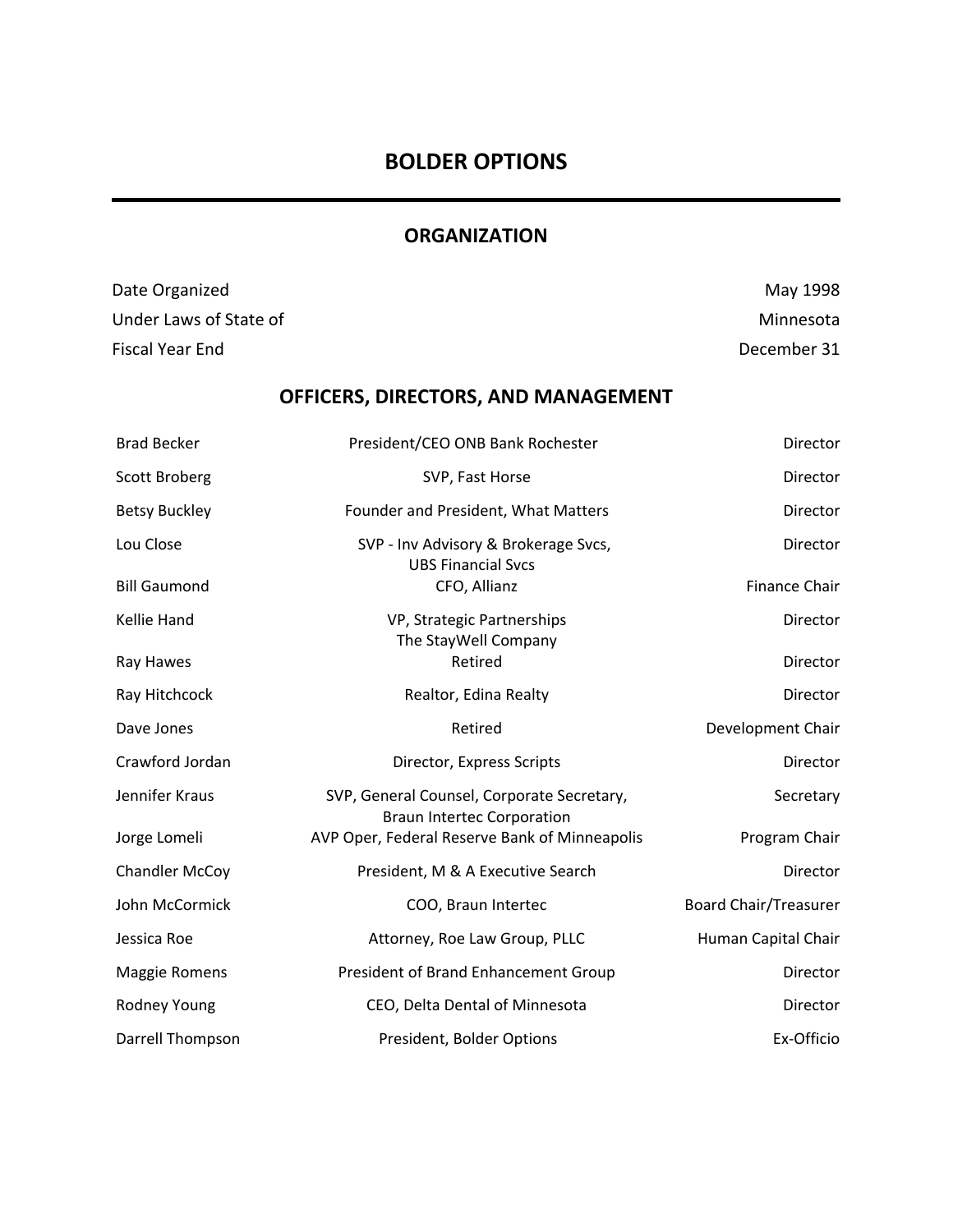## **TABLE OF CONTENTS**

| <b>FINANCIAL STATEMENTS</b> |   |
|-----------------------------|---|
|                             |   |
|                             |   |
|                             |   |
|                             | 6 |
|                             |   |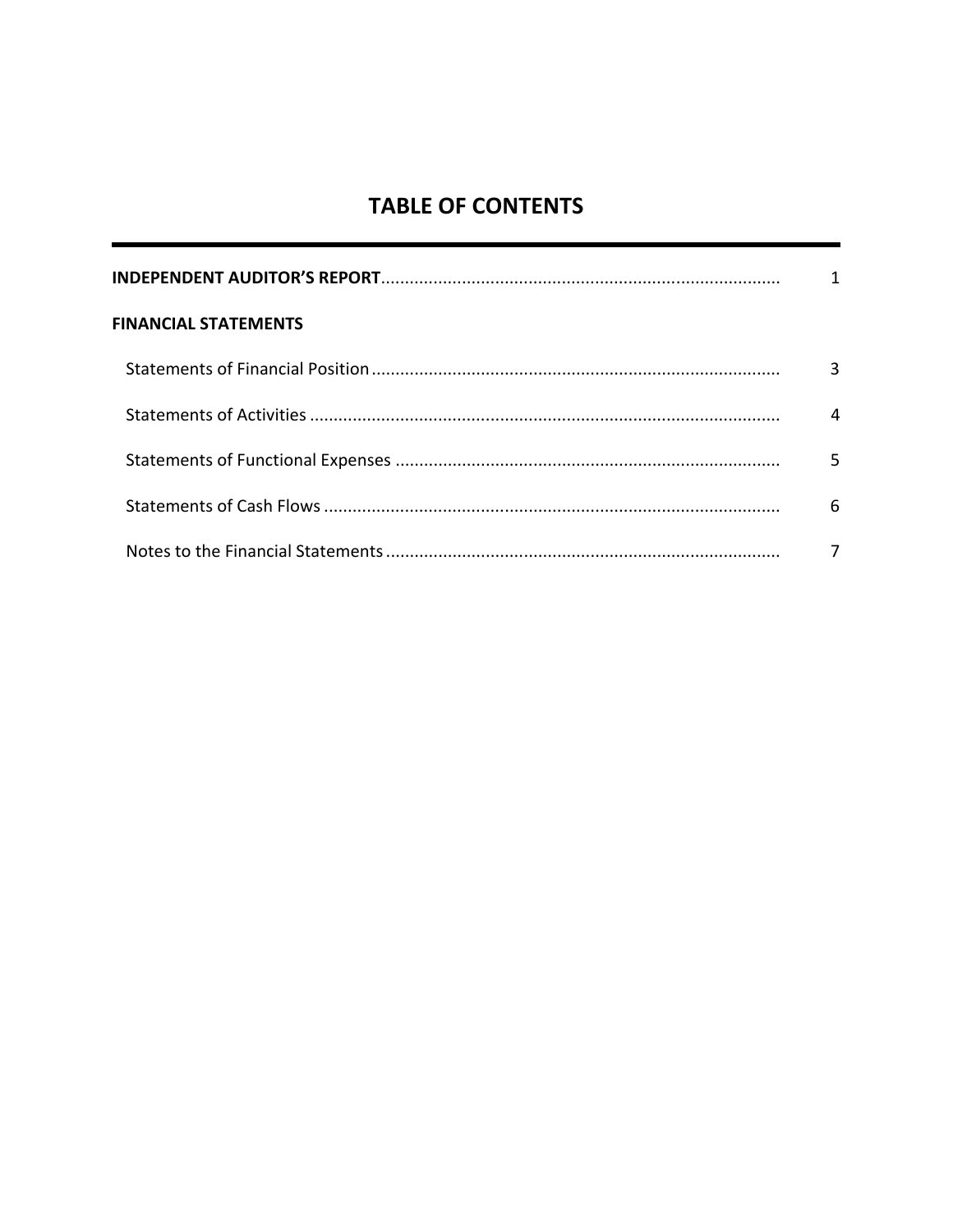

## **INDEPENDENT AUDITOR'S REPORT**

To the Board of Directors Bolder Options Minneapolis, Minnesota

We have audited the accompanying financial statements of Bolder Options (a nonprofit organization), which comprise the statements of financial position as of December 31, 2020 and 2019, and the related statements of activities, functional expenses, and cash flows for the years then ended, and the related notes to the financial statements.

#### **Management's Responsibility for the Financial Statements**

Management is responsible for the preparation and fair presentation of these financial statements in accordance with accounting principles generally accepted in the United States of America; this includes the design, implementation, and maintenance of internal control relevant to the preparation and fair presentation of financial statements that are free from material misstatement, whether due to fraud or error.

#### **Auditor's Responsibility**

Our responsibility is to express an opinion on these financial statements based on our audits. We conducted our audits in accordance with auditing standards generally accepted in the United States of America. Those standards require that we plan and perform the audit to obtain reasonable assurance about whether the financial statements are free from material misstatement.

An audit involves performing procedures to obtain audit evidence about the amounts and disclosures in the financial statements. The procedures selected depend on the auditor's judgment, including the assessment of the risks of material misstatements of the financial statements, whether due to fraud or error. In making those risk assessments, the auditor considers internal control relevant to the Organization's preparation and fair presentation of the financial statements in order to design audit procedures that are appropriate in the circumstances, but not for the purpose of expressing an opinion on the effectiveness of the Organization's internal control. Accordingly, we express no such opinion. An audit also includes evaluating the appropriateness of accounting policies used and the reasonableness of significant accounting estimates made by management, as well as evaluating the overall presentation of the financial statements.

We believe that the audit evidence we have obtained is sufficient and appropriate to provide a basis for our audit opinion.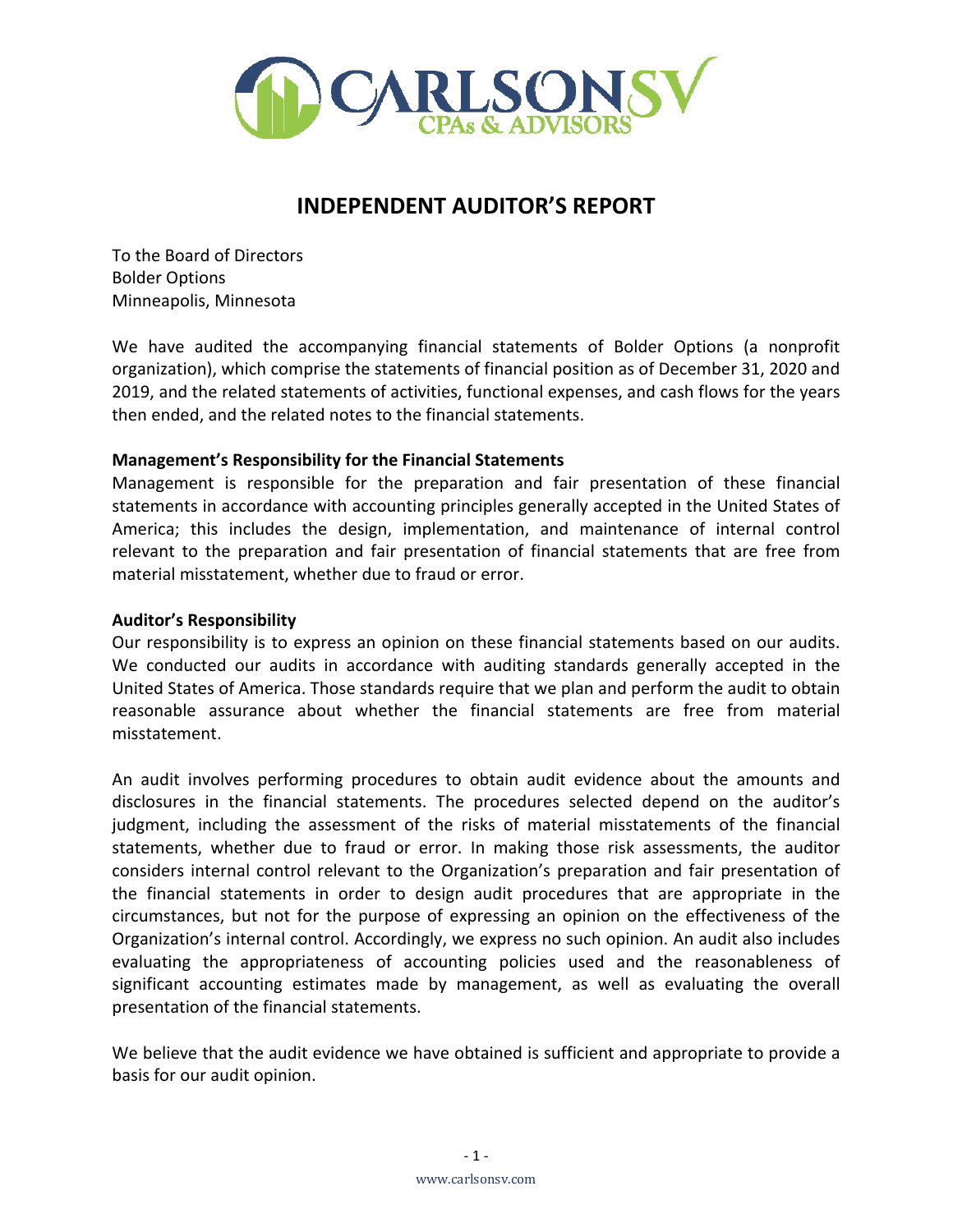#### **Opinion**

In our opinion, the financial statements referred to on the previous page present fairly, in all material respects, the financial position of Bolder Options as of December 31, 2020 and 2019, and the changes in its net assets and its cash flows for the years then ended in accordance with accounting principles generally accepted in the United States of America.

Carlson SV 200

Amery, Wisconsin August 16, 2021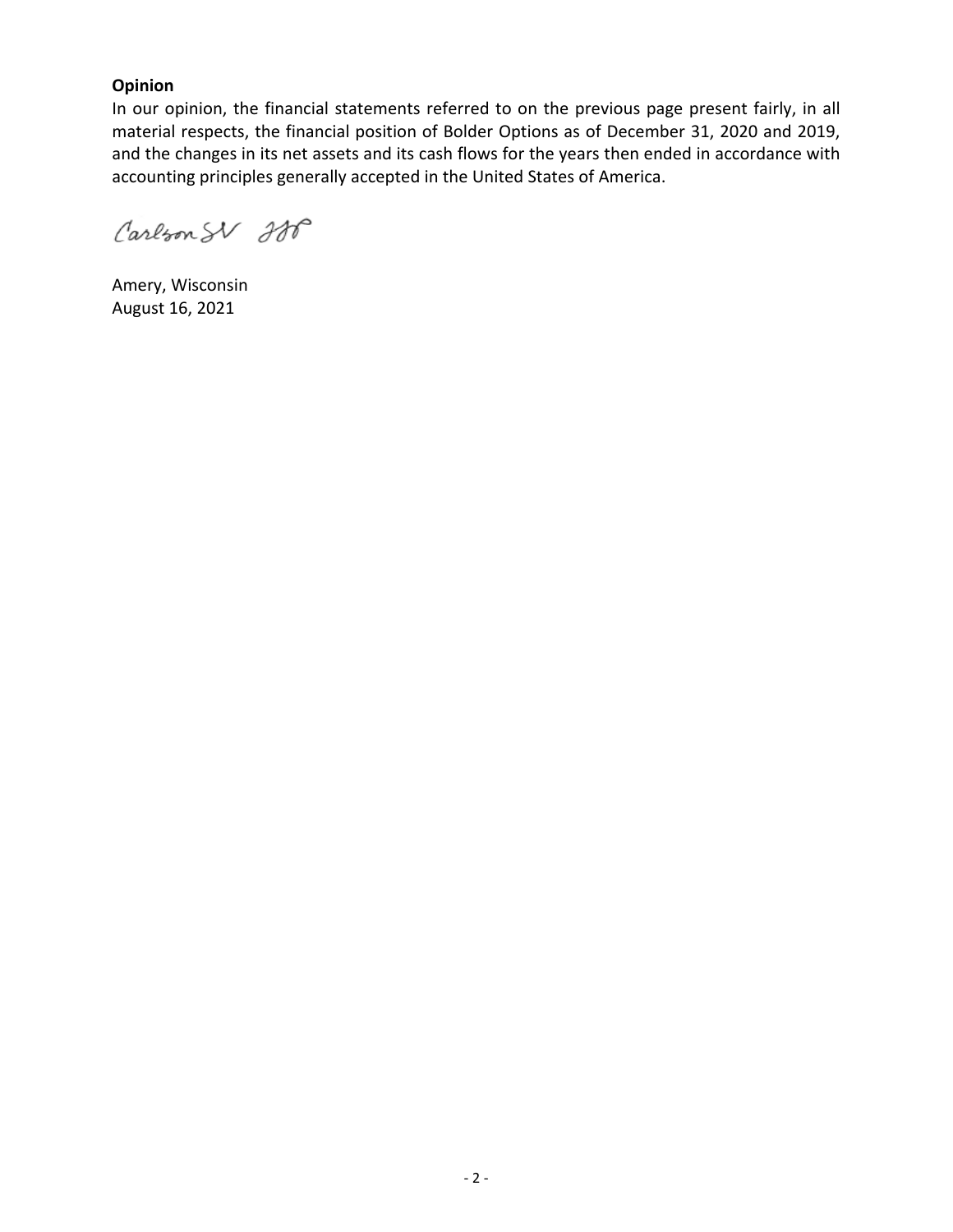## **BOLDER OPTIONS STATEMENTS OF FINANCIAL POSITION December 31, 2020 and 2019**

| <b>ASSETS</b>                     |               |               |
|-----------------------------------|---------------|---------------|
|                                   | 2020          | 2019          |
| <b>CURRENT ASSETS</b>             |               |               |
| Cash and cash equivalents         | \$<br>416,641 | \$<br>126,242 |
| Grants receivable                 | 32,090        | 31,340        |
| Unconditional promises to give    |               | 25,000        |
| Prepaid expense                   | 4,351         | 8,885         |
| <b>Total Current Assets</b>       | 453,082       | 191,467       |
| <b>OTHER ASSETS</b>               |               |               |
| Investments                       | 113,288       | 96,688        |
| PROPERTY AND EQUIPMENT            |               |               |
| Property and equipment            | 1,810,314     | 1,810,314     |
| Accumulated depreciation          | (705, 527)    | (651, 314)    |
| Property and Equipment, Net       | 1,104,787     | 1,159,000     |
| <b>TOTAL ASSETS</b>               | \$1,671,157   | \$1,447,155   |
| <b>LIABILITIES AND NET ASSETS</b> |               |               |
| <b>CURRENT LIABILITIES</b>        |               |               |
| Accounts payable                  | \$<br>13,174  | \$<br>12,392  |
| Accrued expenses                  | 42,605        | 40,202        |
| Current portion of long-term debt | 12,190        | 737,318       |
| <b>Total Current Liabilities</b>  | 67,969        | 789,912       |
| <b>LONG-TERM DEBT</b>             | 853,328       |               |
| <b>Total Liabilities</b>          | 921,297       | 789,912       |

| <b>NET ASSETS</b>                       |             |           |
|-----------------------------------------|-------------|-----------|
| Without donor restrictions              | 636,572     | 560,555   |
| With donor restrictions                 | 113,288     | 96,688    |
| <b>Total Net Assets</b>                 | 749,860     | 657,243   |
| <b>TOTAL LIABILITIES AND NET ASSETS</b> | \$1,671,157 | 1,447,155 |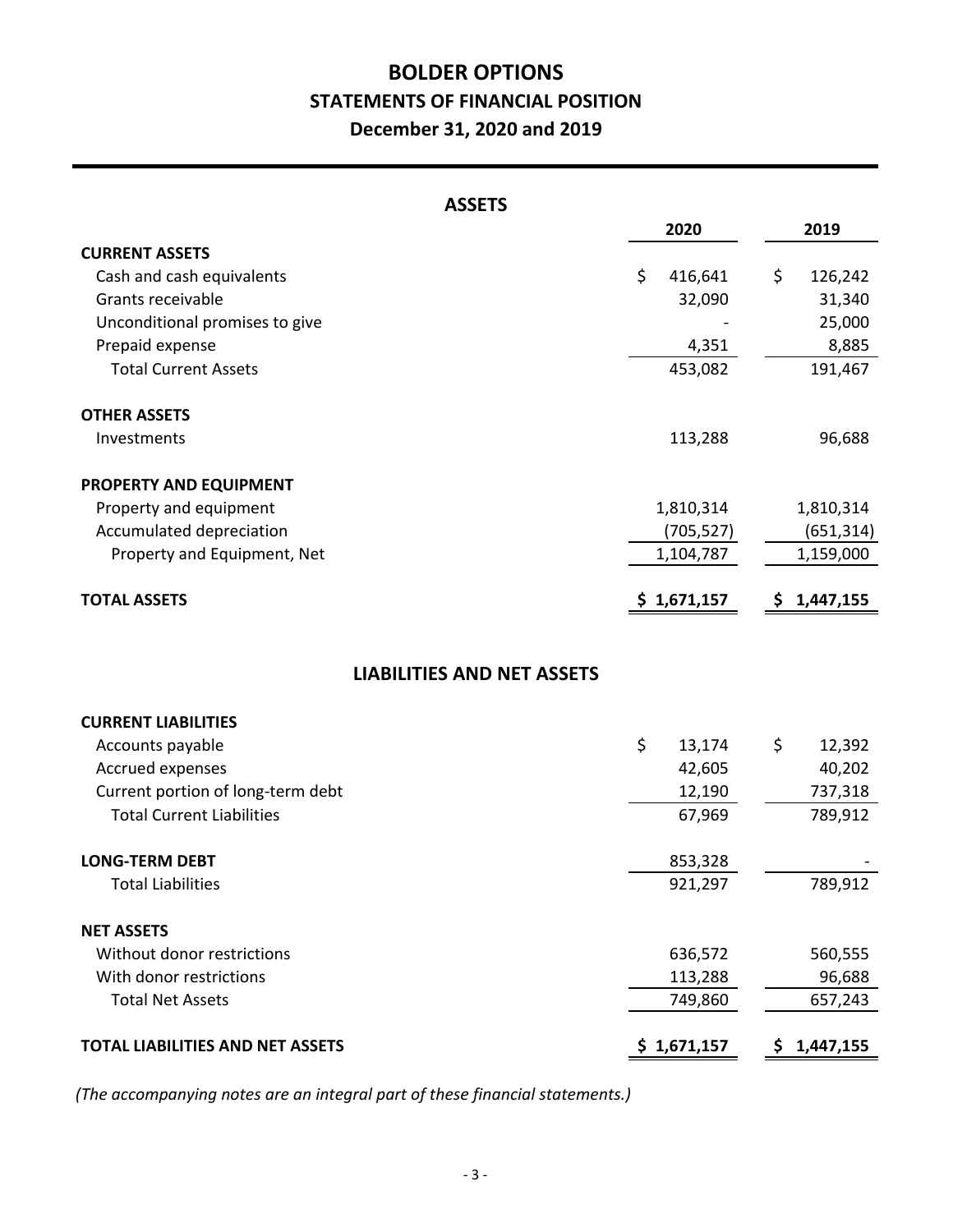## **STATEMENTS OF ACTIVITIES For the Years Ended December 31, 2020 and 2019 BOLDER OPTIONS**

|                                          |                     | 2020                 |                |                     | 2019                |                |
|------------------------------------------|---------------------|----------------------|----------------|---------------------|---------------------|----------------|
|                                          | Without             |                      |                | Without             |                     |                |
|                                          | <b>Donor</b>        | <b>With Donor</b>    |                | <b>Donor</b>        | <b>With Donor</b>   |                |
| <b>OPERATING ACTIVITIES</b>              | <b>Restrictions</b> | <b>Restrictions</b>  | <b>Total</b>   | <b>Restrictions</b> | <b>Restrictions</b> | <b>Total</b>   |
| Revenues, Gains, and Other Support       |                     |                      |                |                     |                     |                |
| Contributions and grants                 |                     |                      |                |                     |                     |                |
| <b>Fundraising events</b>                | 187,873<br>\$.      | \$<br>$\blacksquare$ | 187,873<br>\$  | 133,881<br>S.       | \$                  | 133,881<br>\$  |
| Government grants                        | 144,217             |                      | 144,217        | 126,753             |                     | 126,753        |
| In-kind contributions                    | 14,061              |                      | 14,061         | 18,417              |                     | 18,417         |
| All other contributions                  | 824,492             | 7,000                | 831,492        | 921,570             |                     | 921,570        |
| Investment return, net                   | 234                 | 9,600                | 9,834          | 4                   | 13,367              | 13,371         |
| Miscellaneous revenue                    | 12,800              |                      | 12,800         | 14,814              |                     | 14,814         |
| Gross special events revenue             | 18,914              |                      | 18,914         | 15,000              |                     | 15,000         |
| Less cost of direct benefits to donors   | (18, 914)           |                      | (18, 914)      | (15,000)            |                     | (15,000)       |
| Net special events revenue               |                     |                      |                |                     |                     |                |
| Total Revenues, Gains, and Other Support | 1,183,677           | 16,600               | 1,200,277      | 1,215,439           | 13,367              | 1,228,806      |
| Expenses                                 |                     |                      |                |                     |                     |                |
| Program services                         | 746,604             |                      | 746,604        | 869,217             |                     | 869,217        |
| Support services                         |                     |                      |                |                     |                     |                |
| Management and general                   | 166,461             |                      | 166,461        | 164,429             |                     | 164,429        |
| Fundraising                              | 194,595             |                      | 194,595        | 208,703             |                     | 208,703        |
| <b>Total Expenses</b>                    | 1,107,660           |                      | 1,107,660      | 1,242,349           |                     | 1,242,349      |
| <b>CHANGE IN NET ASSETS</b>              | 76,017              | 16,600               | 92,617         | (26, 910)           | 13,367              | (13, 543)      |
| NET ASSETS, BEGINNING OF YEAR            | 560,555             | 96,688               | 657,243        | 587,465             | 83,321              | 670,786        |
| NET ASSETS, END OF YEAR                  | 636,572<br>S        | \$113,288            | 749,860<br>\$. | 560,555<br>S.       | 96,688<br>\$        | 657,243<br>\$. |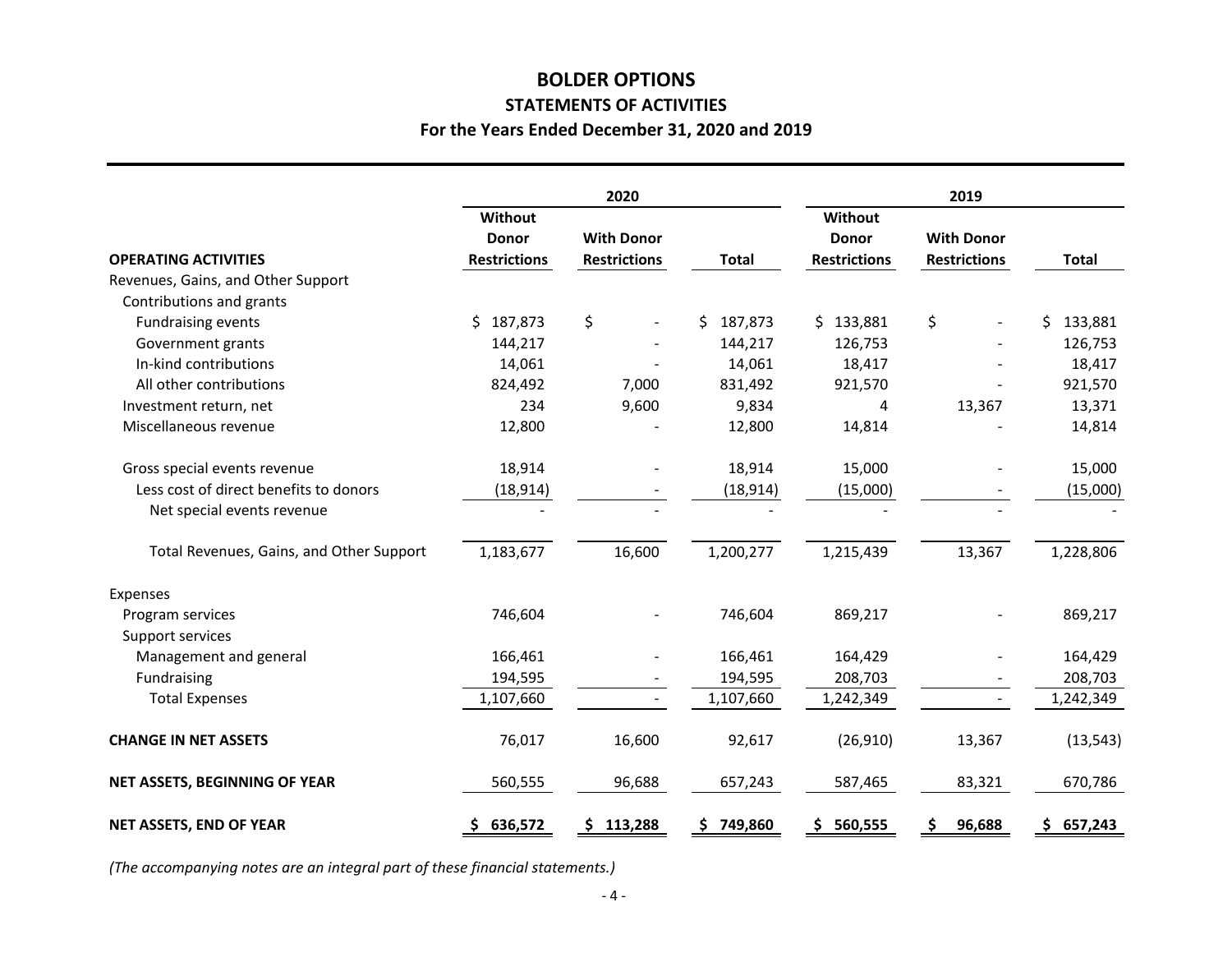### **BOLDER OPTIONS STATEMENTS OF FUNCTIONAL EXPENSES For the Years Ended December 31, 2020 and 2019**

|                                      | 2020            |                   |                    |              |
|--------------------------------------|-----------------|-------------------|--------------------|--------------|
|                                      | Program         | <b>Management</b> |                    |              |
|                                      | <b>Services</b> | and General       | <b>Fundraising</b> | <b>Total</b> |
| Youth activities                     | \$<br>40,575    | \$                | \$                 | \$<br>40,575 |
| Salaries and benefits                | 480,342         | 87,950            | 108,246            | 676,538      |
| Fees for services                    | 25,687          | 39,121            | 5,865              | 70,673       |
| Advertising and promotion            | 3,105           | 568               | 700                | 4,373        |
| Office expenses                      | 37,396          | 6,847             | 8,427              | 52,670       |
| Information technology               | 9,481           | 1,736             | 2,136              | 13,353       |
| Occupancy                            | 29,702          | 5,439             | 6,694              | 41,835       |
| Travel and transportation            | 8,464           | 2,021             | 2,147              | 12,632       |
| Conferences, conventions,            |                 |                   |                    |              |
| and meetings                         | 3,739           | 3,068             | 2,780              | 9,587        |
| Interest expense                     | 25,764          | 4,717             | 5,806              | 36,287       |
| Depreciation                         | 38,491          | 7,048             | 8,674              | 54,213       |
| Insurance                            | 28,651          | 5,246             | 6,456              | 40,353       |
| Other                                | 30,698          | 5,267             | 37,520             | 73,485       |
| Total expenses by function           | 762,095         | 169,028           | 195,451            | 1,126,574    |
| Less expenses included with revenues |                 |                   |                    |              |
| Cost of direct benefits to donors    | (15, 491)       | (2, 567)          | (856)              | (18, 914)    |
| <b>TOTAL</b>                         | \$<br>746,604   | 166,461<br>\$     | \$<br>194,595      | \$1,107,660  |

|                                      | 2019            |                   |                    |              |
|--------------------------------------|-----------------|-------------------|--------------------|--------------|
|                                      | Program         | <b>Management</b> |                    |              |
|                                      | <b>Services</b> | and General       | <b>Fundraising</b> | Total        |
| Youth activities                     | \$<br>61,830    | \$                | \$                 | \$<br>61,830 |
| Salaries and benefits                | 496,593         | 90,925            | 111,908            | 699,426      |
| Fees for services                    | 56,360          | 10,319            | 12,701             | 79,380       |
| Advertising and promotion            | 476             | 87                | 107                | 670          |
| Office expenses                      | 43,998          | 8,056             | 9,915              | 61,969       |
| Information technology               | 4,316           | 790               | 972                | 6,078        |
| Occupancy                            | 27,000          | 4,944             | 6,084              | 38,028       |
| Travel and transportation            | 18,387          | 4,391             | 4,665              | 27,443       |
| Conferences, conventions,            |                 |                   |                    |              |
| and meetings                         | 3,937           | 3,230             | 2,928              | 10,095       |
| Interest expense                     | 26,227          | 4,802             | 5,910              | 36,939       |
| Depreciation                         | 38,879          | 7,119             | 8,762              | 54,760       |
| Insurance                            | 26,784          | 4,904             | 6,036              | 37,724       |
| Other                                | 64,430          | 24,862            | 53,715             | 143,007      |
| Total expenses by function           | 869,217         | 164,429           | 223,703            | 1,257,349    |
| Less expenses included with revenues |                 |                   |                    |              |
| Cost of direct benefits to donors    |                 |                   | (15,000)           | (15,000)     |
| <b>TOTAL</b>                         | \$<br>869,217   | \$<br>164,429     | \$<br>208,703      | \$1,242,349  |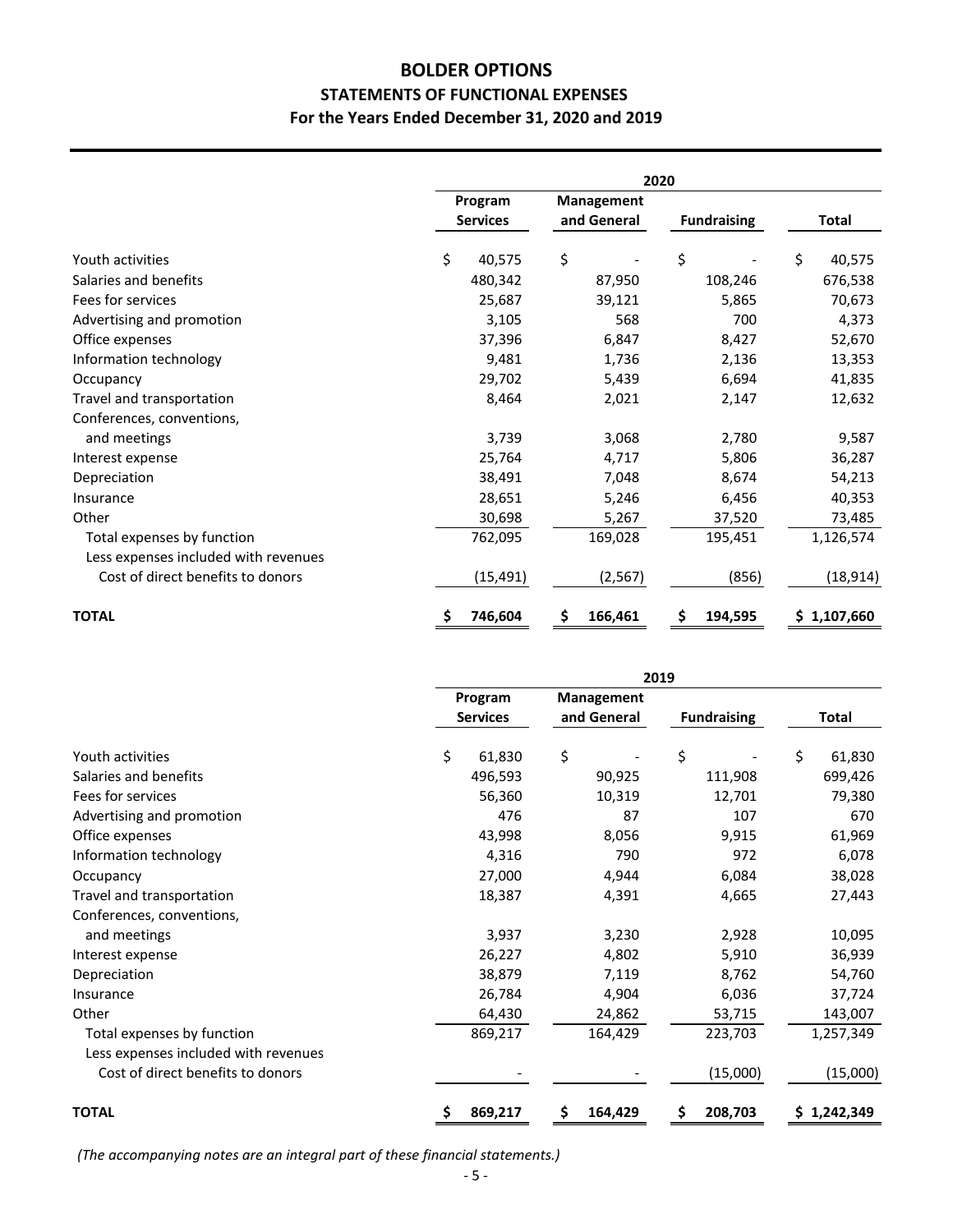# **STATEMENTS OF CASH FLOWS For the Years Ended December 31, 2020 and 2019 BOLDER OPTIONS**

|                                                                     | 2020         | 2019             |
|---------------------------------------------------------------------|--------------|------------------|
| <b>CASH FLOWS FROM OPERATING ACTIVITIES</b>                         |              |                  |
| Change in net assets                                                | \$<br>92,617 | (13, 543)<br>\$. |
| Adjustments to reconcile change in net assets to net cash           |              |                  |
| provided by operating activities                                    |              |                  |
| Depreciation                                                        | 54,213       | 54,760           |
| Contributions restricted for long-term purposes                     | (7,000)      |                  |
| Unrealized gain on investments                                      | (10, 738)    | (14, 260)        |
| Net operating changes in                                            |              |                  |
| Grants receivable                                                   | (750)        | (29, 615)        |
| Unconditional promises to give                                      | 25,000       | 25,000           |
| Prepaid expense                                                     | 4,534        | (1, 721)         |
| Accounts payable                                                    | 782          | (6, 167)         |
| Accrued expenses                                                    | 2,403        | (6,685)          |
| Net Cash Provided by Operating Activities                           | 161,061      | 7,769            |
| <b>CASH FLOWS FROM INVESTING ACTIVITIES</b>                         |              |                  |
| Purchases of investments                                            | (7,000)      |                  |
| Redemption of investments                                           | 1,138        | 893              |
| Net Cash Provided (Used) by Investing Activities                    | (5,862)      | 893              |
| <b>CASH FLOWS FROM FINANCING ACTIVITIES</b>                         |              |                  |
| Proceeds from contributions restricted for investment in endowment  | 7,000        |                  |
| Advances on long-term debt                                          | 131,400      |                  |
| Payments on long-term debt                                          | (3,200)      | (2, 158)         |
| Net Cash Provided (Used) by Financing Activities                    | 135,200      | (2, 158)         |
| NET INCREASE IN CASH AND CASH EQUIVALENTS                           | 290,399      | 6,504            |
| BEGINNING CASH AND CASH EQUIVALENTS                                 | 126,242      | 119,738          |
| <b>ENDING CASH AND CASH EQUIVALENTS</b>                             | \$416,641    | \$126,242        |
| <b>SUPPLEMENTAL DISCLOSURE</b><br>Cash payments during the year for |              |                  |
| Interest                                                            | \$<br>36,799 | 36,842<br>\$.    |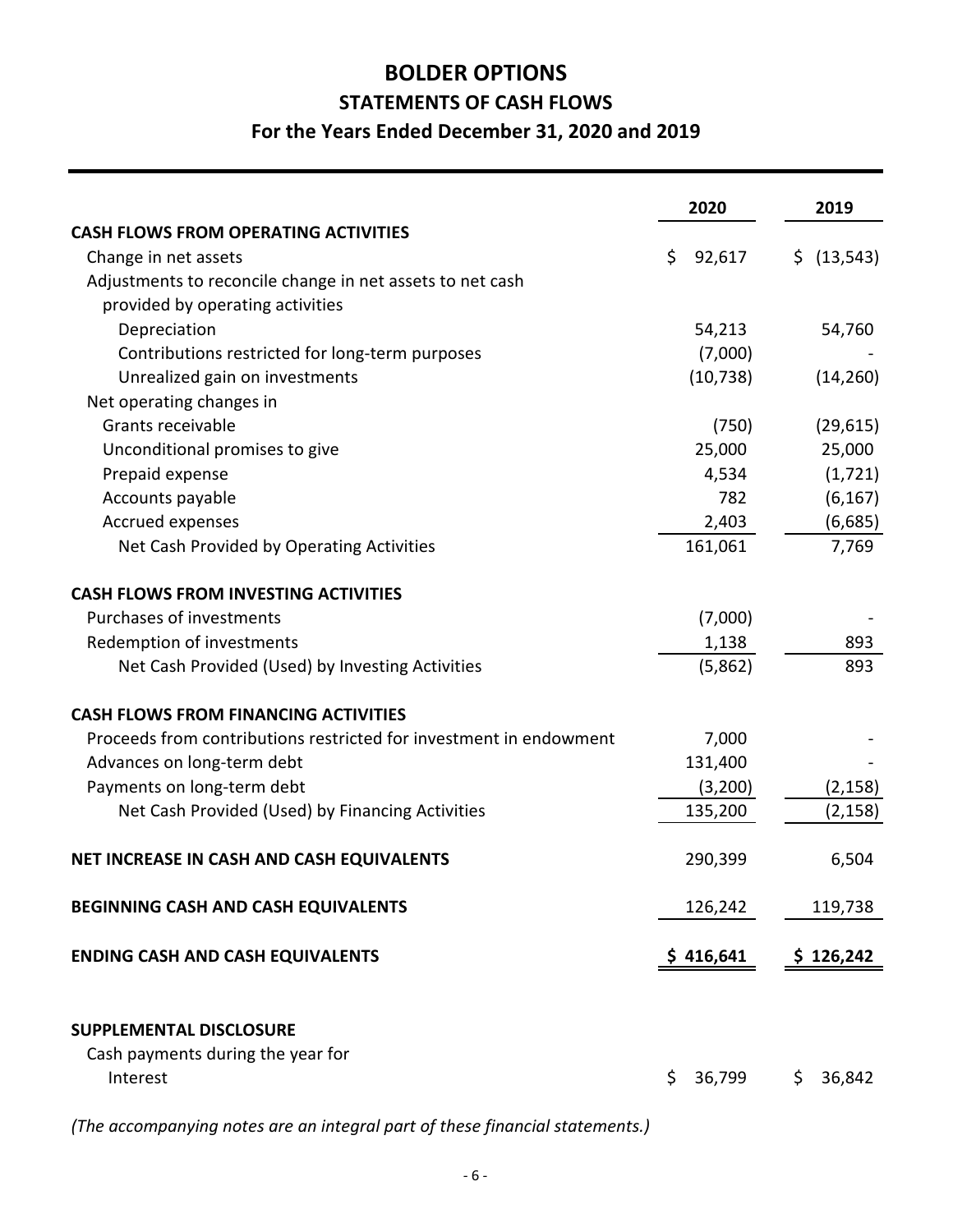## **NOTE 1 – NATURE OF ORGANIZATION AND SUMMARY OF SIGNIFICANT ACCOUNTING POLICIES**

#### **Nature of Organization**

Bolder Options was originally incorporated in May 1998 as a non-profit corporation. The Organization has offices in Minneapolis and Rochester, Minnesota. It was established to encourage positive, self‐concept attitudes and behavior in youth and to provide positive mentoring relationships and role models. Bolder Options engages youth and mentors in goal setting, physical activity, tutoring, and community involvement to build confidence, maximize potential, and encourage healthy life skills.

The Organization's mission is to teach at-risk youth (ages 10 to 15) to succeed in all of life's races by involving kids in mentoring relationships with positive role models. The Organization supports youth‐mentor pairs in running or bike training, adventure learning, goal setting, and volunteer services providing the structure and support for healthy relationships and positive behaviors.

The following is a summary of significant accounting policies followed in the preparation of these financial statements:

#### **Basis of Presentation**

The Organization reports information regarding its financial position and activities according to two classes of net assets that are based upon the existence or absence of restrictions on use that are placed by its donors or grantors: net assets without donor restrictions and net assets with donor restrictions.

#### **Measure of Operations**

The statements of activities reports all changes in net assets, including changes in net assets from operating and nonoperating activities, as applicable. Operating activities consist of those items attributable to the Organization's ongoing program services and interest and dividends earned on investments. Nonoperating activities are limited to resources that generate return from investments and other activities considered to be of a more unusual or nonrecurring nature.

#### **Use of Estimates**

The preparation of financial statements in conformity with generally accepted accounting principles requires management to make estimates and assumptions that affect certain reported amounts and disclosures. Actual results could differ from those estimates, and those differences could be material.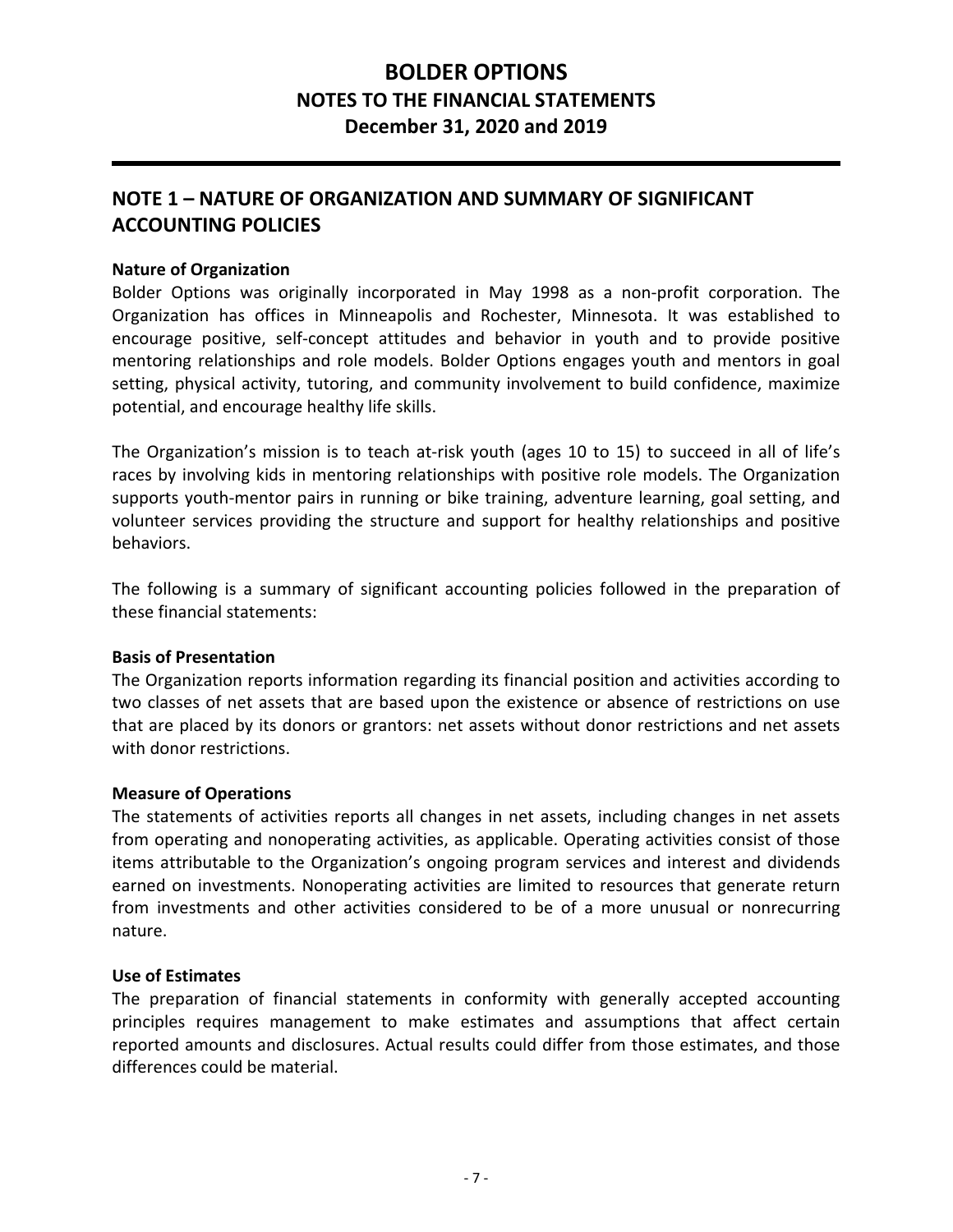#### **NOTE 1 – NATURE OF ORGANIZATION AND SUMMARY OF SIGNIFICANT ACCOUNTING POLICIES** (Continued)

#### **Financial Instruments and Credit Risk**

The Organization manages deposit concentration risk by placing cash with financial institutions believed to be creditworthy. At times, amounts on deposit may exceed insured limits or include uninsured investments in money market mutual funds. To date, the Organization has not experienced, nor does it anticipate, any losses with respect to such accounts. Credit risk associated with grants receivable and promises to give is considered to be limited due to high historical collection rates and because substantial portions of the outstanding amounts are due from governmental agencies and organizations supportive of our mission. Investments are monitored by the Organization and the Board of Directors. Although the fair values of investments are subject to fluctuation on a year-to-year basis, the Organization believes that the investment policies and guidelines are prudent for the long‐term.

#### **Cash, Cash Equivalents, and Restricted Cash**

The Organization considers all cash and highly liquid financial instruments with original maturities of three months or less, which are neither held for nor restricted by donors for long‐ term purposes, to be cash and cash equivalents. Cash and highly liquid financial instruments restricted to building projects, endowments that are perpetual in nature, or other long-term purposes are excluded from this definition.

#### **Grants Receivable**

Grants receivable consist primarily of noninterest‐bearing amounts due for services performed under grant agreements. The Organization determines the allowance for uncollectible grants receivable based on historical experience, an assessment of economic conditions, and a review of subsequent collections. Grants receivable are written off when deemed uncollectible. At December 31, 2020 and 2019, an evaluation of the aging and collectability of grants receivable indicated that no allowance was necessary.

#### **Promises to Give**

Unconditional promises to give that are expected to be collected within one year are recorded at net realizable value. Unconditional promises to give that are expected to be collected in future vears are initially recorded at fair value using present value techniques incorporating risk‐adjusted discount rates designed to reflect the assumptions market participants would use in pricing the asset. In subsequent years, amortization of the discounts is included in contribution revenue in the statements of activities. The Organization determines the allowance for uncollectible unconditional promises to give based on historical experience, an assessment of economic conditions, and a review of subsequent collections. Unconditional promises to give are written off when deemed uncollectible. At December 31, 2020 and 2019, an evaluation of the aging and collectability of unconditional promises to give indicated that no allowance was necessary.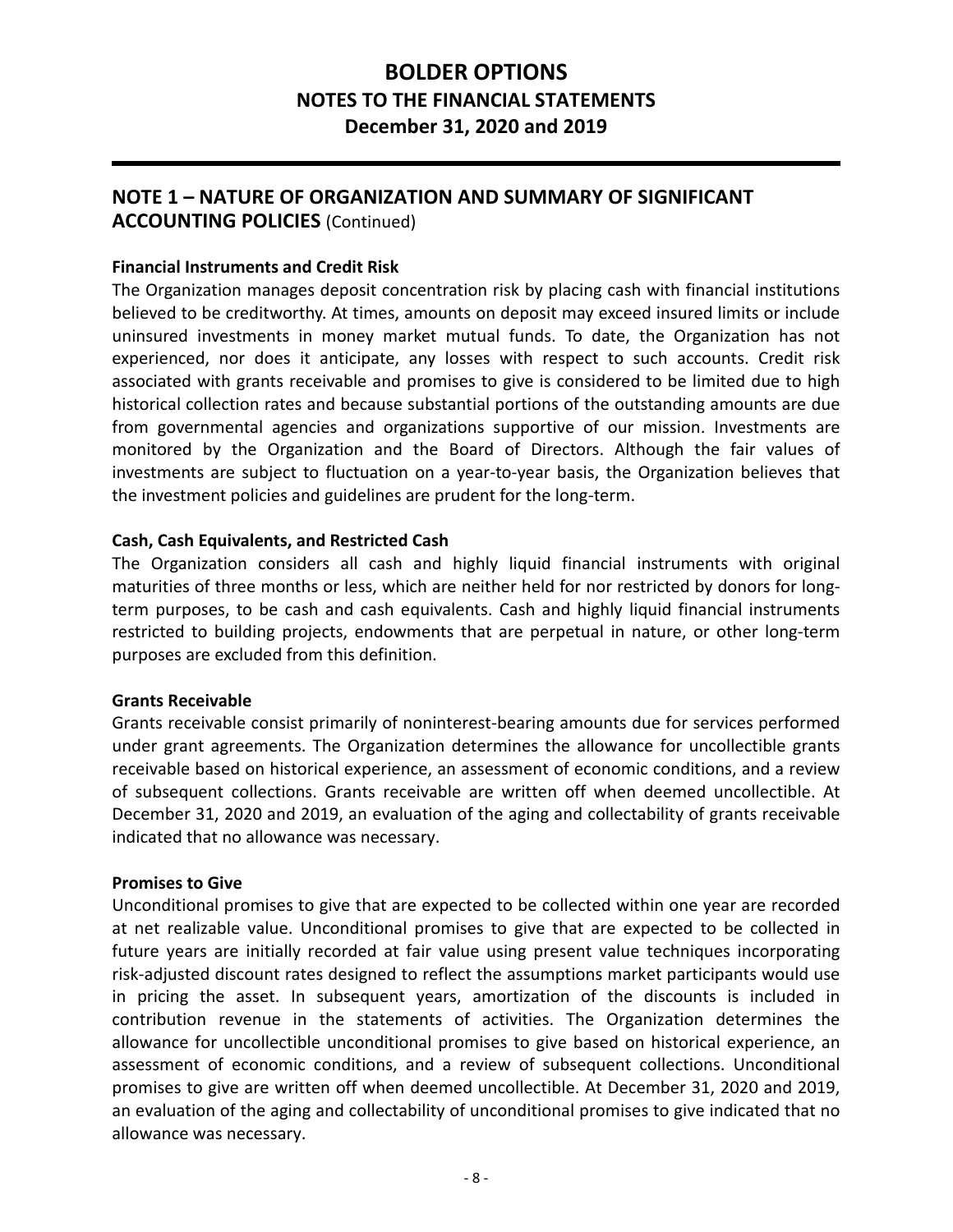### **NOTE 1 – NATURE OF ORGANIZATION AND SUMMARY OF SIGNIFICANT ACCOUNTING POLICIES** (Continued)

#### **Investments**

Investments are reported at cost, or if donated, at fair value on the date of donation. Thereafter, investments are reported at their fair values in the statements of financial position. Net investment return/(loss) is reported in the statements of activities and consists of interest and dividend income, realized and unrealized capital gains and losses, less external and direct internal investment expenses.

Purchases and sales of securities are reflected on a trade‐date basis. Gains and losses on sales of securities are based on average cost and are recorded in the statements of activities in the period in which the securities are sold. Interest is recorded when earned. Dividends are accrued as of the ex‐dividend date.

#### **Property and Equipment**

Property and equipment are stated at cost at the date of purchase or, for donated assets, at fair value at the date of donation, less accumulated depreciation. Depreciation and amortization are computed using the straight‐line method over the lesser of the estimated useful lives of the assets ranging from five to forty years, or in the case of capitalized leased assets or leasehold improvement, the lesser of the useful life of the asset or the lease term. The Organization's policy is to capitalize renewals and betterments acquired for greater than \$500 and expense normal repairs and maintenance as incurred. When assets are sold or otherwise disposed of, the cost and related depreciation or amortization are removed from the accounts, and any resulting gain or loss is included in the statements of activities. The Organization's management periodically evaluates whether events or circumstances have occurred indicating that the carrying amount of long-lived assets may not be recoverable from the estimated future cash flows expected to result from their use and eventual disposition.

#### **Net Assets**

Net assets, revenues, gains, and losses are classified based on the existence or absence of donor or grantor imposed restrictions. Accordingly net assets and changes therein are classified and reported as follows:

#### **Net Assets Without Donor Restrictions**

Net assets available for use in general operations and not subject to donor (or certain grantor) restrictions.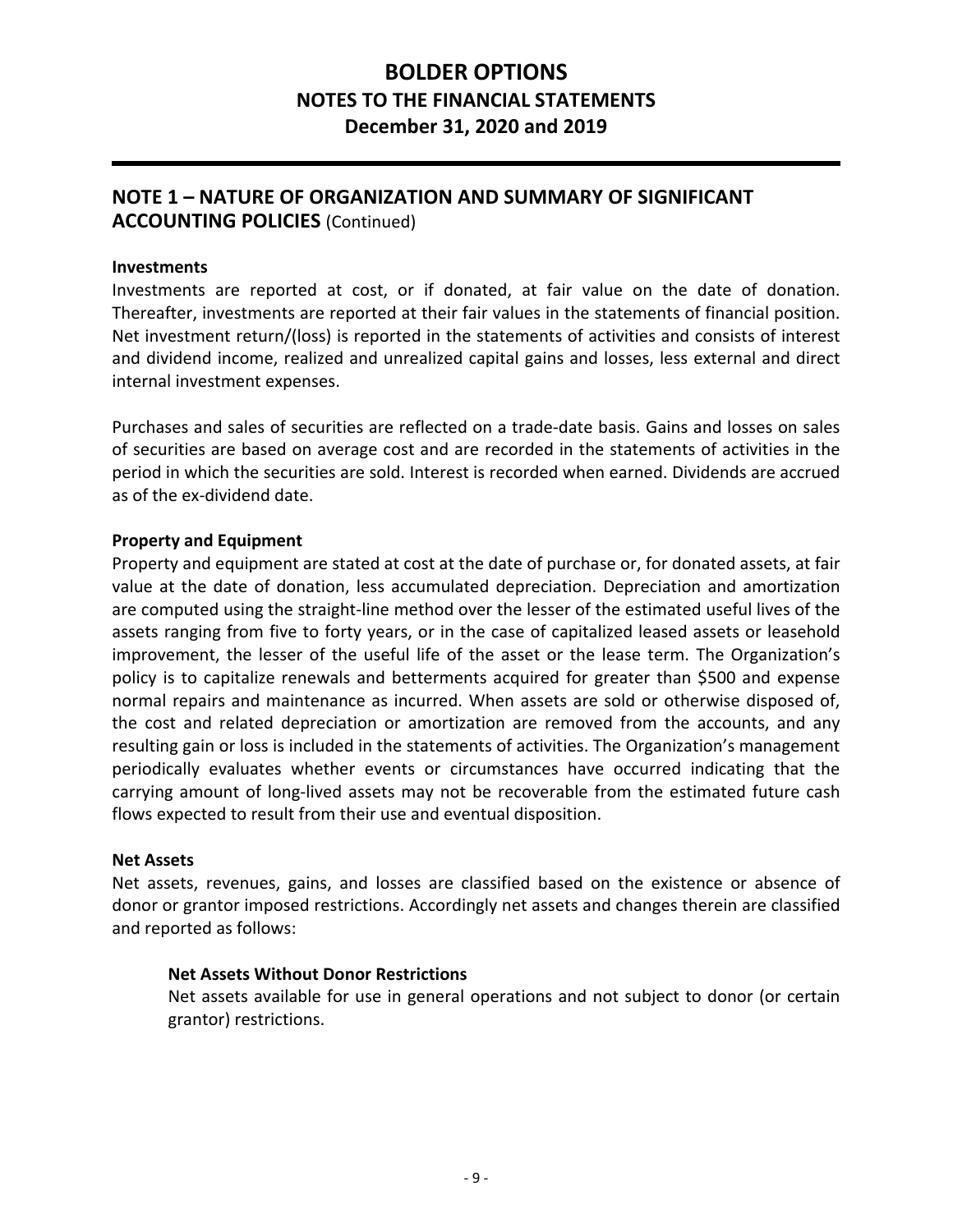### **NOTE 1 – NATURE OF ORGANIZATION AND SUMMARY OF SIGNIFICANT ACCOUNTING POLICIES** (Continued)

**Net Assets** (Continued)

#### **Net Assets With Donor Restrictions**

Net assets subject to donor (or certain grantor) imposed restrictions. Some donor restrictions are temporary in nature, such as those that will be met by the passage of time or other events specified by the donor. Other donor-imposed restrictions are perpetual in nature, where by the donor stipulates that resources be maintained in perpetuity. Donor-imposed restrictions are released when a restriction expires, that is, when the stipulated time has elapsed, when the stipulated purpose for which the resource was restricted has been fulfilled, or both.

#### **Revenue and Revenue Recognition**

The Organization records special events revenue equal to the cost of direct benefits to donors, and contribution revenue for the difference.

The Organization recognizes contributions when cash, securities or other assets, an unconditional promise to give, or notification of a beneficial interest is received. Conditional promises to give, that is, those with a measurable performance or other barrier, and a right of return, are not recognized until the conditions on which they depend have been substantially met. Contributed property and equipment are recorded at fair value at the date of donation. Contributions with donor‐imposed stipulations regarding how the contributed assets must be used are recorded as net assets with donor restrictions; otherwise, the contributions are recorded as net assets without donor restrictions. Federal and state contracts and grants are conditioned upon certain performance requirements and the incurrence of allowable qualifying expenses. Consequently, at December 31, 2020 and 2019, conditional contributions approximating \$170,032 and \$42,160, for which no amounts have been received in advance, have not been recognized in the accompanying financial statements.

#### **Donated Services and In‐Kind Contributions**

Volunteers contribute significant amounts of time to the Organization's program services, administration, and fundraising and development activities; however, the financial statements do not reflect the value of these contributed services because they do not meet recognition criteria prescribed by generally accepted accounting principles. Contributed goods are recorded at fair value at the date of donation. Contributed goods of \$14,061 and \$18,417 were received during the years ended December 31, 2020 and 2019, respectively.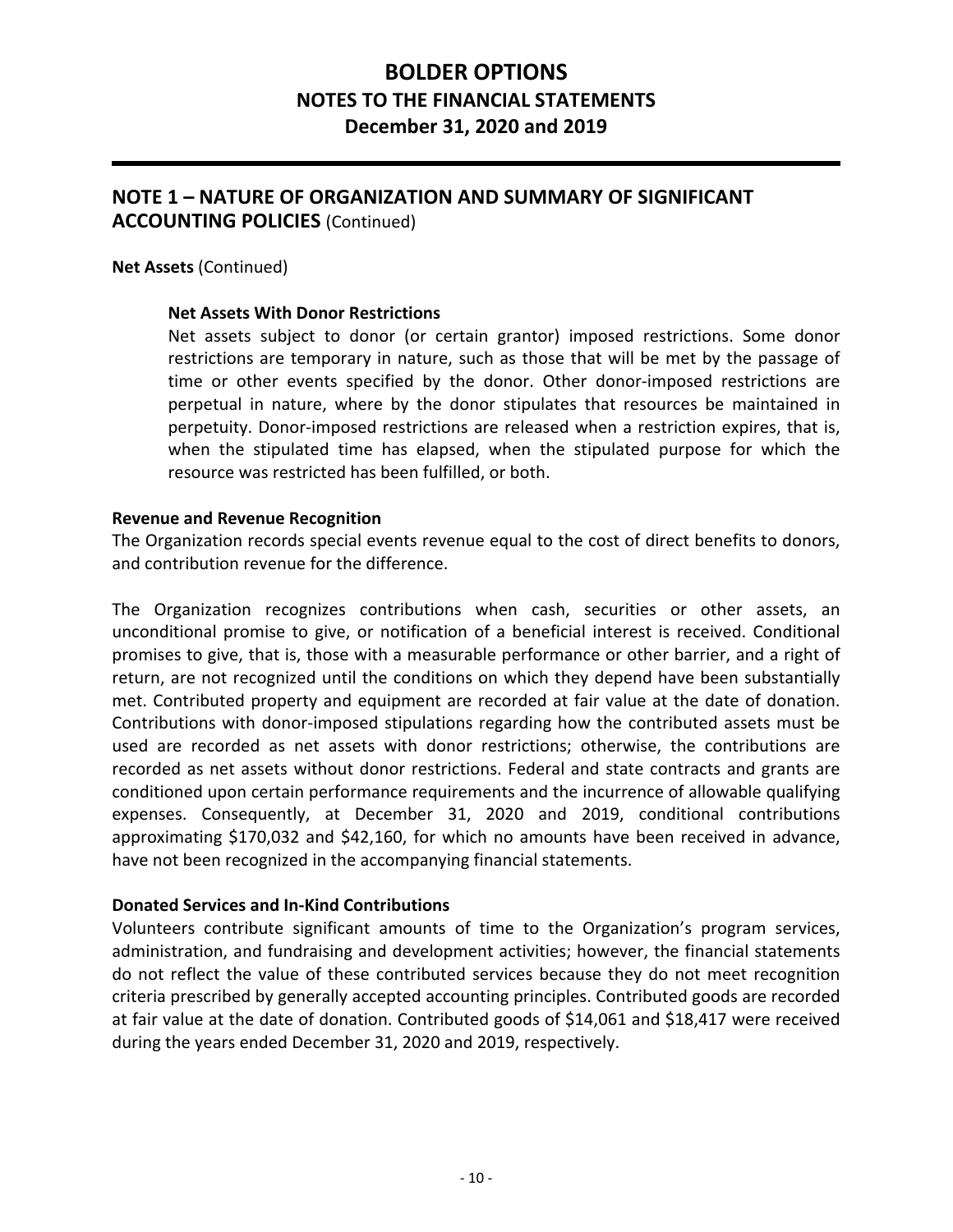### **NOTE 1 – NATURE OF ORGANIZATION AND SUMMARY OF SIGNIFICANT ACCOUNTING POLICIES** (Continued)

#### **Functional Allocation of Expenses**

The costs of program and supporting services activities have been summarized on a functional basis in the statements of activities. The statements of functional expenses present the natural classification detail of expenses by function. Accordingly, certain costs have been allocated among the programs and supporting services benefited. The financial statements report certain categories of expenses that are attributable to more than one program or supporting function. Therefore, these expenses require allocation on a reasonable basis that is consistently applied. The expenses that are allocated include salaries and benefits, which are allocated on the basis of estimates of time and effort, as well as fees for services, advertising and promotion, office expenses, information technology, occupancy, travel and transportation, conferences, conventions, and meetings, interest, depreciation, insurance, and other, which are allocated on the basis of estimates of use/purpose.

#### **Advertising**

The Organization expenses advertising costs as they are incurred.

#### **Income Tax Status**

The Organization is exempt from federal income tax under Section  $501(c)(3)$  of the Internal Revenue Code and similar state provisions, though it is subject to tax on income unrelated to its exempt purpose, unless that income is otherwise excluded by the Code. The Organization has processes presently in place to ensure the maintenance of its tax‐exempt status; to identify and report unrelated income; to determine its filing and tax obligations in jurisdictions for which it has nexus; and to identify and evaluate other matters that may be considered tax positions. The Organization has determined that there are no material uncertain tax positions that require recognition or disclosure in the financial statements.

#### **Effect of Economic Conditions on Contributions**

The Organization depends on contributions and grants for a significant portion of its revenue. The ability of the Organization's contributors and grantors to continue giving amounts comparable with prior years may be dependent upon future economic conditions and continued deductibility for income tax purposes of contributions and grants to the Organization. While the Organization's Board of Directors and management believes the Organization has the resources to continue its programs, its ability to do so and the extent to which it continues may be dependent on the above factors.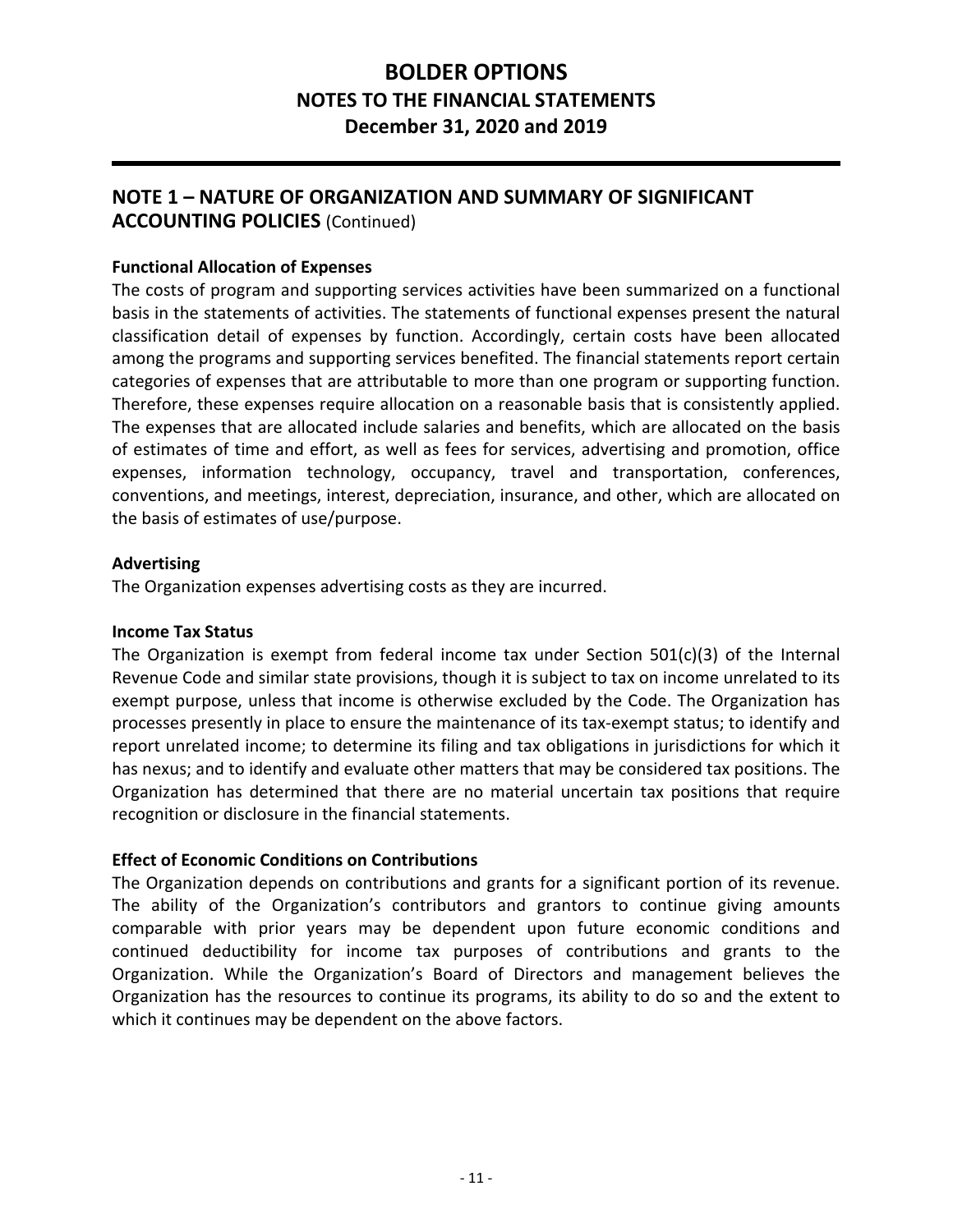#### **NOTE 1 – NATURE OF ORGANIZATION AND SUMMARY OF SIGNIFICANT ACCOUNTING POLICIES** (Continued)

#### **Subsequent Events Consideration**

Management has evaluated subsequent events through August 16, 2021, the date on which the financial statements were available to be issued. Management has determined that there were no material events that would require recognition or disclosure in the Organization's financial statements through this date.

#### **Reclassifications**

Certain reclassifications of amounts previously reported have been made to the accompanying financial statements to maintain consistency between periods presented. The reclassifications had no impact on previously reported net assets.

### **NOTE 2 – AVAILABILITY AND LIQUIDITY**

Financial assets available for general expenditure, that is, without donor or other restrictions limiting their use, within one year of the date of the statement of financial position consists of the following at December 31:

| Financial assets at year end                          | 2020      | 2019          |
|-------------------------------------------------------|-----------|---------------|
| Cash and cash equivalents                             | \$416,641 | 126,242<br>S. |
| Grants receivable                                     | 32,090    | 31,340        |
| Unconditional promises to give                        |           | 25,000        |
| Investments                                           | 113,288   | 96,688        |
| Total financial assets                                | 562,019   | 279,270       |
| Less amounts not available to be used within one year |           |               |
| Investments in endowment                              | 113,288   | 96,688        |
| Fiscal agent liability                                | 84        | 7,083         |
|                                                       | 113,372   | 103,771       |
| <b>FINANCIAL ASSETS AVAILABLE TO MEET GENERAL</b>     |           |               |
| <b>EXPENDITURES OVER THE NEXT TWELVE MONTHS</b>       | 448,647   | 175,499       |

The Organization's goal is generally to maintain financial assets to meet 90 days of operation expenses (approximately \$275,000). As part of its liquidity plan, excess cash is invested in shortterm investments, including savings accounts.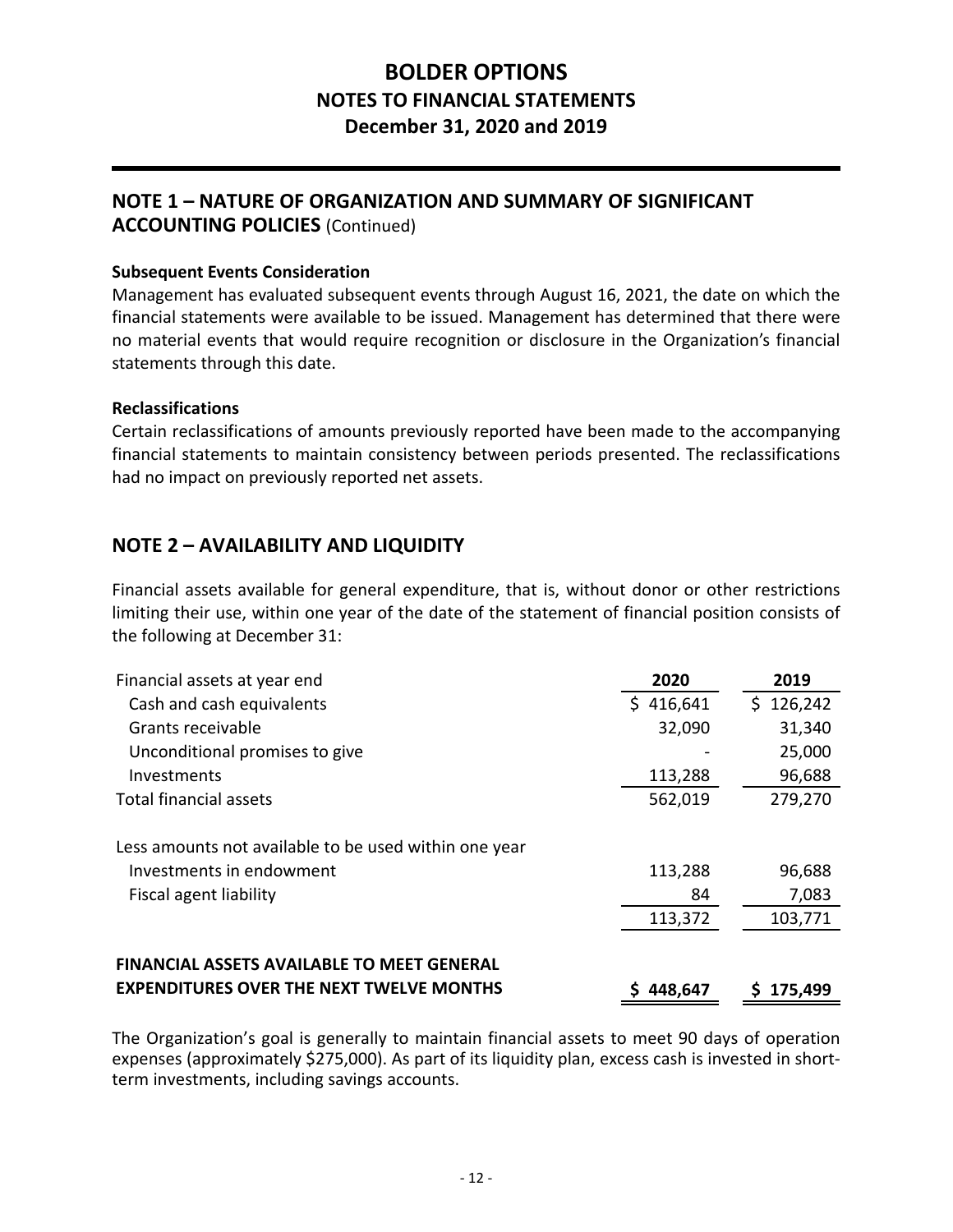#### **NOTE 3 – INVESTMENTS**

Investments as of December 31 are summarized as follows:

|                            | 2020   |                   | 2019   |                   |
|----------------------------|--------|-------------------|--------|-------------------|
|                            | Cost   | <b>Fair Value</b> | Cost   | <b>Fair Value</b> |
| Non-current assets         |        |                   |        |                   |
| THE MINNEAPOLIS FOUNDATION | 46,132 | \$113,288         | 39,132 | 96,688            |

Net investment return for the years ended December 31, 2020 and 2019 is summarized as follows:

| <b>TOTAL</b>               | 9,834  |    | 13,371 |
|----------------------------|--------|----|--------|
| Investment fees            | (910)  |    | (893)  |
| Interest income            |        |    |        |
| Change in unrealized gains | 10,738 | Ş. | 14,260 |

### **NOTE 4 – FAIR VALUE MEASUREMENTS AND DISCLOSURES**

The Organization reports certain assets at fair value in the financial statements. Fair value is the price that would be received to sell an asset or paid to transfer a liability in an orderly transaction in the principal, or most advantageous, market at the measurement date under current market conditions regardless of whether that price is directly observable or estimated using another valuation technique. Inputs used to determine fair value refer broadly to the assumptions that market participants would use in pricing the asset or liability, including assumptions about risk. Inputs may be observable or unobservable. Observable inputs are inputs that reflect the assumptions market participants would use in pricing the asset or liability based on market data obtained from sources independent of the reporting entity. Unobservable inputs are inputs that reflect the reporting entity's own assumptions about the assumptions market participants would use in pricing the asset or liability based on the best information available. A three‐tier hierarchy categorizes the inputs as follows:

Level 1 – Quoted prices (unadjusted) in active markets for identical assets or liabilities that the Organization can access at the measurement date.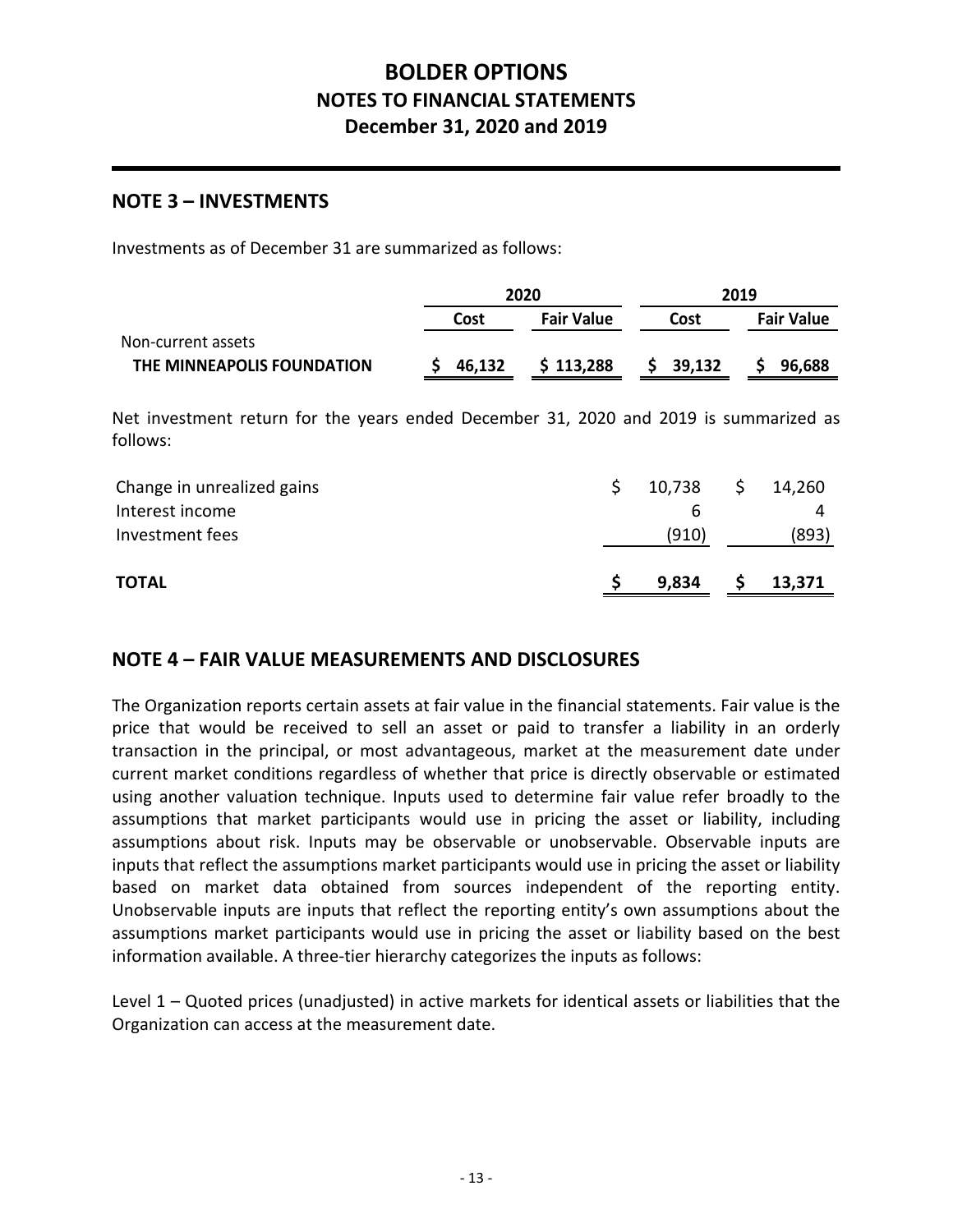### **NOTE 4 – FAIR VALUE MEASUREMENTS AND DISCLOSURES** (Continued)

Level 2 – Inputs other than quoted prices included within Level 1 that are observable for the asset or liability, either directly or indirectly. These include quoted prices for similar assets or liabilities in active markets, quoted prices for identical or similar assets or liabilities in markets that are not active, inputs other than quoted prices that are observable for the asset or liability, and market‐corroborated inputs.

Level 3 – Unobservable inputs for the asset or liability. In these situations, the Organization develops inputs using the best information available in the circumstances.

In some cases, the inputs used to measure the fair value of an asset or a liability might be categorized within different levels of the fair value hierarchy. In those cases, the fair value measurement is categorized in its entirety in the same level of the fair value hierarchy as the lowest level input that is significant to the entire measurement. Assessing the significance of a particular input to entire measurement requires judgment, taking into account factors specific to the asset or liability. The categorization of an asset within the hierarchy is based upon the pricing transparency of the asset and does not necessarily correspond to the Organization's assessment of the quality, risk, or liquidity profile of the asset or liability.

There has been no change in the valuation methodologies used for the years presented and there have been no transfers between levels.

The following table presents assets and liabilities measured at fair value on a recurring basis at December 31:

|                                       |              | <b>Fair Value Measurements Using:</b> |                   |                     |
|---------------------------------------|--------------|---------------------------------------|-------------------|---------------------|
|                                       |              | Quoted                                | Significant       |                     |
|                                       |              | <b>Prices</b>                         | <b>Other</b>      | Significant         |
|                                       | <b>Total</b> | in Active                             | <b>Observable</b> | <b>Unobservable</b> |
|                                       | Carrying     | <b>Markets</b>                        | Inputs            | <b>Inputs</b>       |
| 2020                                  | Value        | (Level 1)                             | (Level 2)         | (Level 3)           |
| BENEFICIAL INTEREST IN ENDOWMENT FUND | 113,288      | ٠                                     | $\blacksquare$    | 113,288             |
| 2019                                  |              |                                       |                   |                     |
| BENEFICIAL INTEREST IN ENDOWMENT FUND | 96,688       | $\blacksquare$                        | $\blacksquare$    | 96,688              |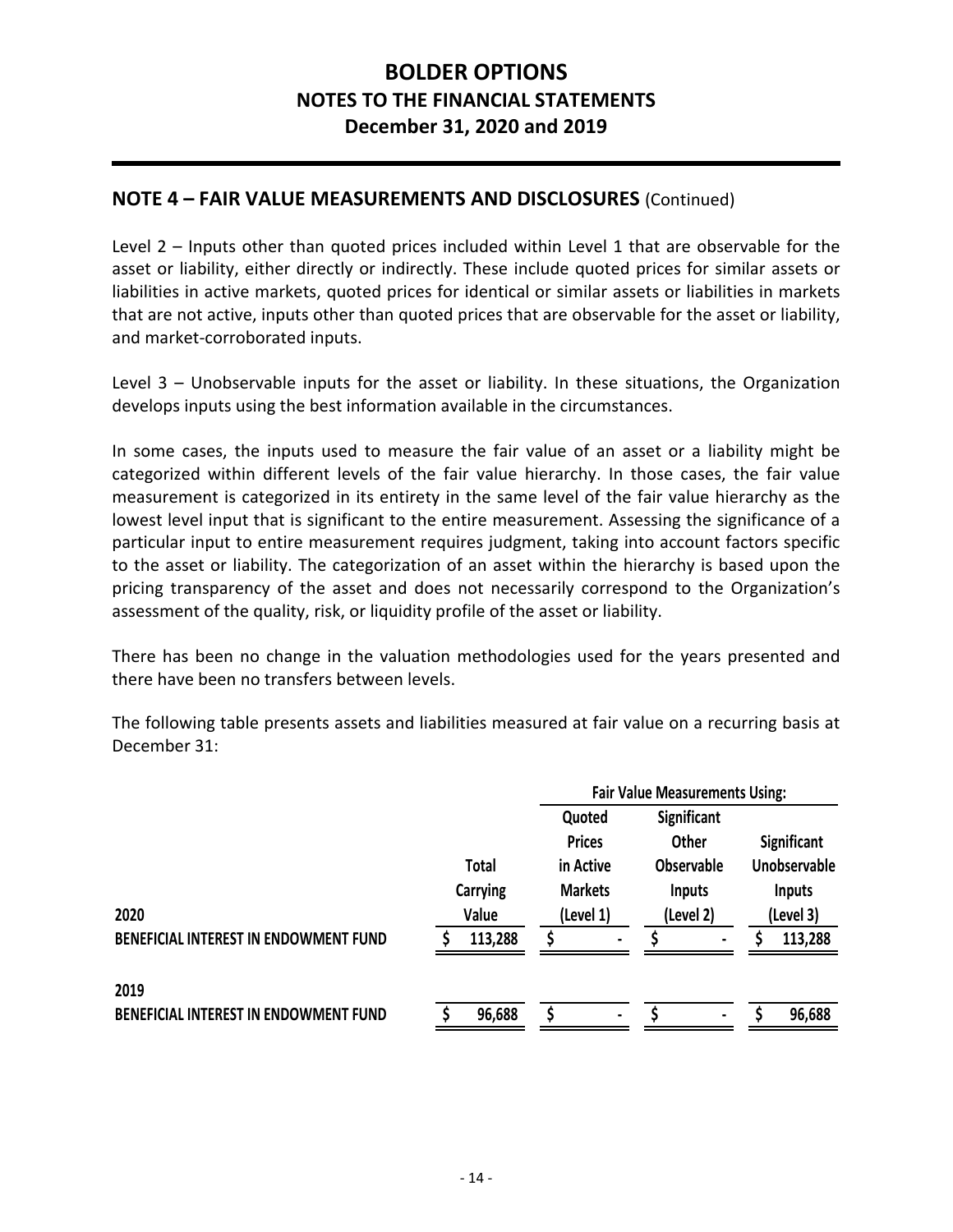## **NOTE 5 – PROPERTY AND EQUIPMENT**

Cost of property and equipment as of December 31 consists of the following:

|                                   | 2020        | 2019        |
|-----------------------------------|-------------|-------------|
| Land                              | 201,375     | 201,375     |
| <b>Buildings and improvements</b> | 1,563,874   | 1,563,874   |
| Equipment                         | 45,065      | 45,065      |
| Total                             | 1,810,314   | 1,810,314   |
| Accumulated depreciation          | (705,527)   | (651, 314)  |
| PROPERTY AND EQUIPMENT, NET       | \$1,104,787 | \$1,159,000 |

Depreciation expense on property and equipment amounted to \$54,213 and \$54,760 for the years ended December 31, 2020 and 2019, respectively.

### **NOTE 6 – LONG‐TERM DEBT**

Long‐term debt as of December 31 is as follows:

|                            | 2020      | 2019       |
|----------------------------|-----------|------------|
| Nonprofits Assistance Fund | 734,118   | 737,318    |
| <b>Bremer Bank</b>         | 131,400   |            |
|                            | 865,518   | 737,318    |
| Current portion            | (12, 190) | (737, 318) |
| <b>TOTAL</b>               | 853,328   | ۰          |

The Nonprofits Assistance Fund long‐term loan was refinanced on December 22, 2020. The loan is due and payable at the rate of \$4,000 per month, including fixed interest at the rate of 5.00%. The maturity date of the loan is December 16, 2025. The loan is secured by a real estate mortgage on the program services and administrative offices building, an assignment of rents and leases from the building, and a security agreement on other assets of the Organization.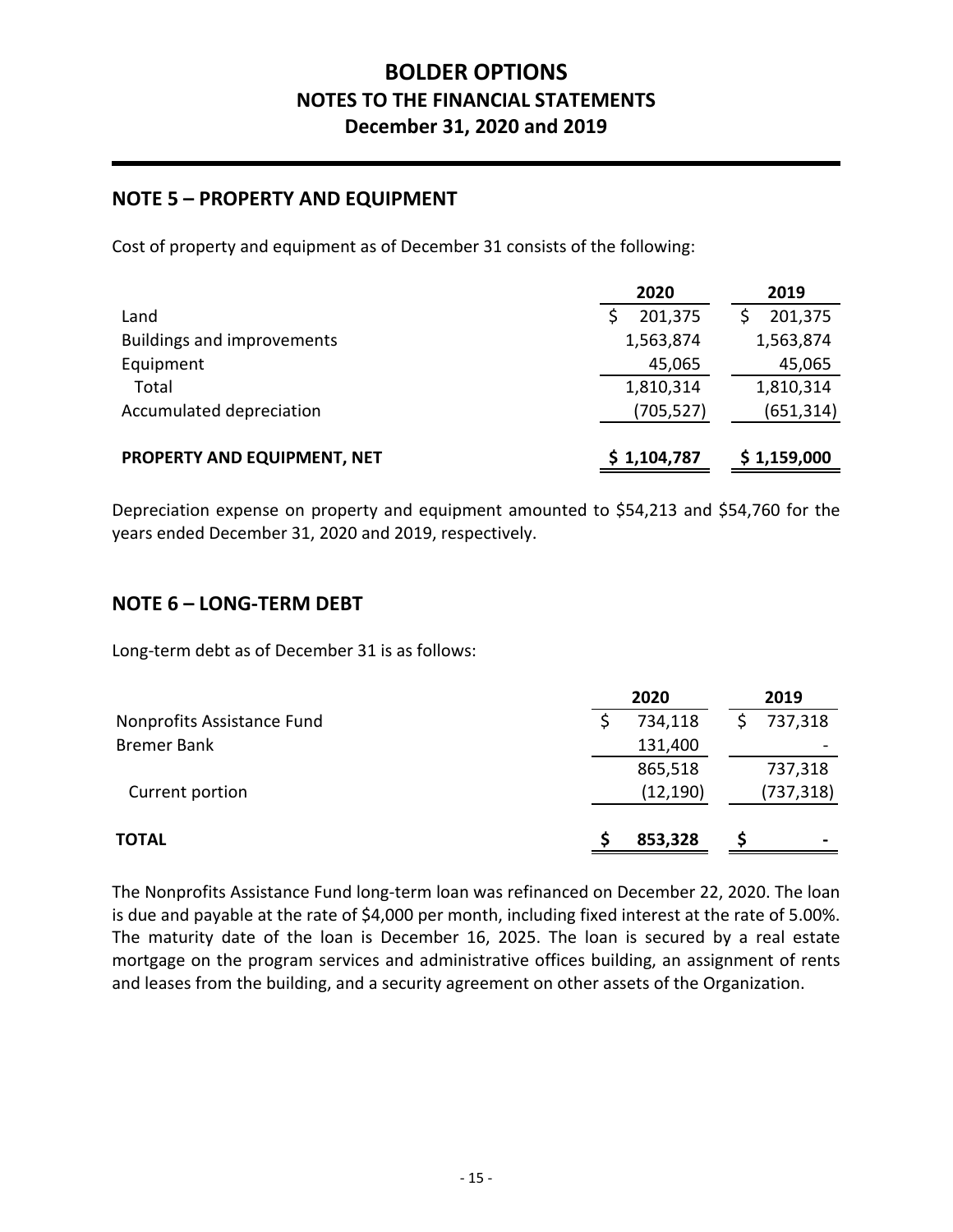### **NOTE 6 – LONG‐TERM DEBT** (Continued)

The note payable to Bremer Bank was issued under the U.S. Federal Government Coronavirus Aid, Relief, and Economic Security Act that, among other economic stimulus measures, established the Paycheck Protection Program (PPP) to provide small business loans. In April 2020, the Organization obtained a PPP loan for \$131,400, has elected to account for the loan as a loan and therefore included in the Organization's loan payable balance at December 31, 2020. The note matures in April 2022 and bears interest at a fixed annual rate of 1%. Application for forgiveness was submitted to the Small Business Administration (SBA), and subsequent to year end on March 2, 2021, has been awarded forgiveness. The Organization will recognize a gain on forgiveness of the loan on the date forgiveness has been awarded.

Principal amounts due on long‐term debt are as follows: 2021 \$12,190; 2022 \$143,582; 2023 \$12,805; 2024 \$13,454; and 2025 \$683,487.

### **NOTE 7 – ENDOWMENT FUNDS**

#### **Donor‐restricted Endowments**

The Organization's endowment consists of one endowment fund held by The Minneapolis Foundation and is comprised of donor‐restricted funds. As required by U.S. generally accepted accounting principles, net assets associated with endowment funds, including funds designated by the Board of Trustees to function as endowments, are classified and reported based on the existence or absence of donor‐imposed restrictions.

Absent explicit donor stipulations to the contrary, the Organization has interpreted the State Prudent Management of Institutional Funds Act (SPMIFA) as requiring the preservation of the fair value of the original gift as of the gift date of the donor-restricted endowment funds. As a result of this interpretation, the Organization classifies as permanently restricted net assets (a) the original value of gifts donated to the permanent endowment, (b) the original value of subsequent gifts to the permanent endowment, and (c) accumulations to the permanent endowment made in accordance with the direction of the applicable donor gift instrument at the time the accumulation is added to the fund. In accordance with SPMIFA, the Organization considers the following factors in making a determination to appropriate or accumulate donor‐ restricted endowment funds: (1) the duration and preservation of the various funds, (2) the purposes of the donor-restricted endowment funds, (3) general economic conditions, (4) the possible effect of inflation and deflation, (5) the expected total return from income and the appreciation of investments, (6) other resources of the Organization, and (7) the Organization's investment policies.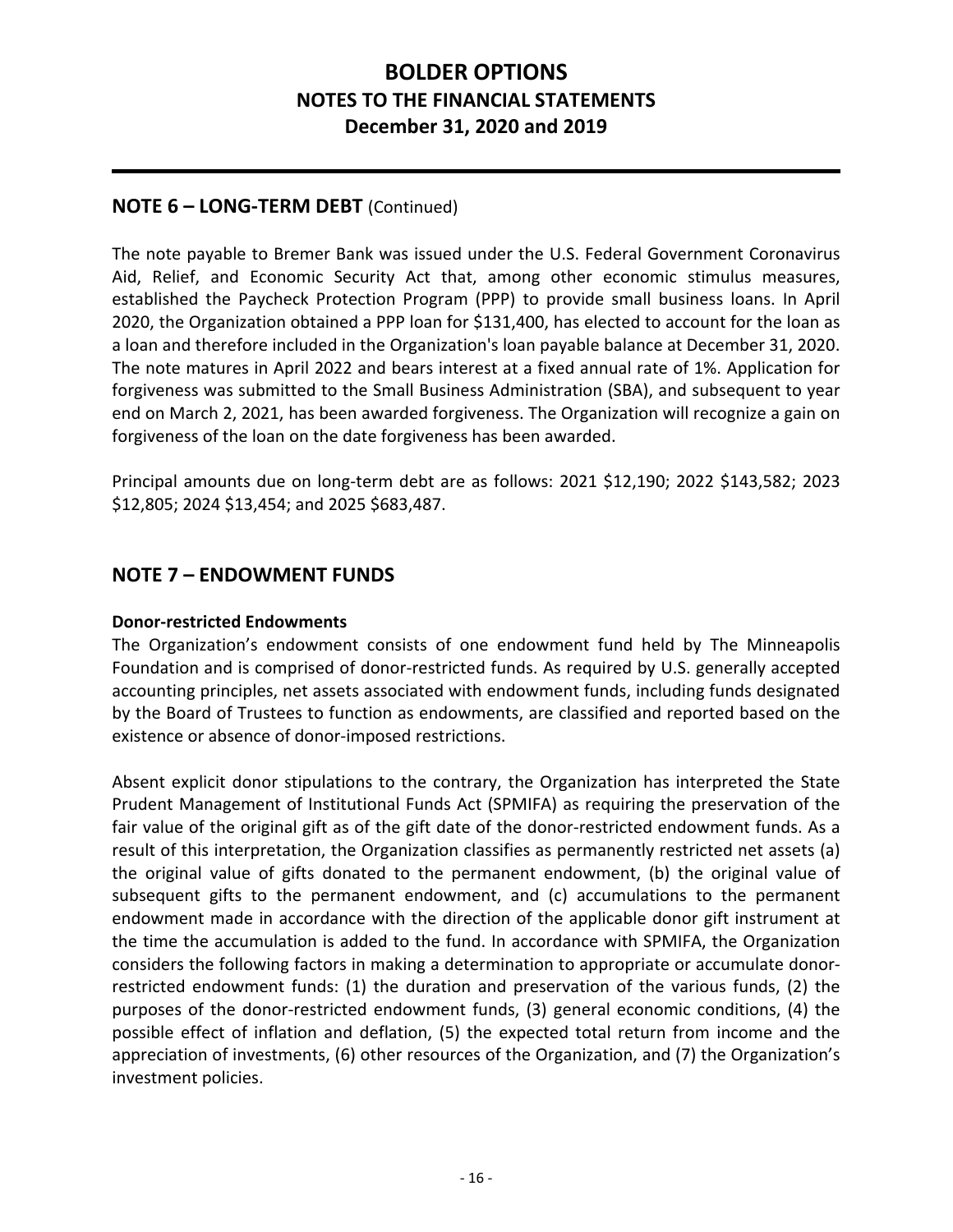### **NOTE 7 – ENDOWMENT FUNDS** (Continued)

#### **Investment Return Objectives, Risk Parameters, and Strategies**

The Organization has adopted investment and spending policies, approved by the governing board, for endowment assets that attempt to provide a predictable stream of funding to programs supported by its endowment funds while also maintaining the purchasing power of those endowment assets over the long‐term. Accordingly, the investment process seeks to achieve an after-cost total real rate of return, including investment income as well as capital appreciation, which exceeds the annual distribution with acceptable levels of risk. Endowment assets are invested in a well diversified asset mix, which includes equity and debt securities, that is intended to result in a consistent inflation‐protected rate of return that has sufficient liquidity to make an annual distribution of 5%, while growing the funds if possible. Therefore, the Organization expects its endowment assets, over time, to produce a reasonable rate of return annually. Actual returns in any given year may vary from this amount. Investment risk is measured in terms of the total endowment fund; investment assets and allocation between asset classes and strategies are managed to not expose the fund to unacceptable levels of risk.

#### **Spending Policy**

The Organization has a policy of appropriating for distribution each year 5% of its investment income. In establishing this policy, the Organization considered the long-term expected return on its investment assets, the nature and duration of the endowment fund, and the possible effects of inflation. The Organization expects the current spending policy to allow its endowment funds to grow at a nominal average rate annually, which is consistent with the Organization's objective to maintain the purchasing power of the endowment assets as well as to provide additional real growth through investment return.

From time to time, certain donor-restricted endowment funds may have fair values less than the amount required to be maintained by donors or by law (underwater endowments). The Board of Directors of the Organization has interpreted SPMIFA to permit spending from underwater endowments in accordance with prudent measures required under law.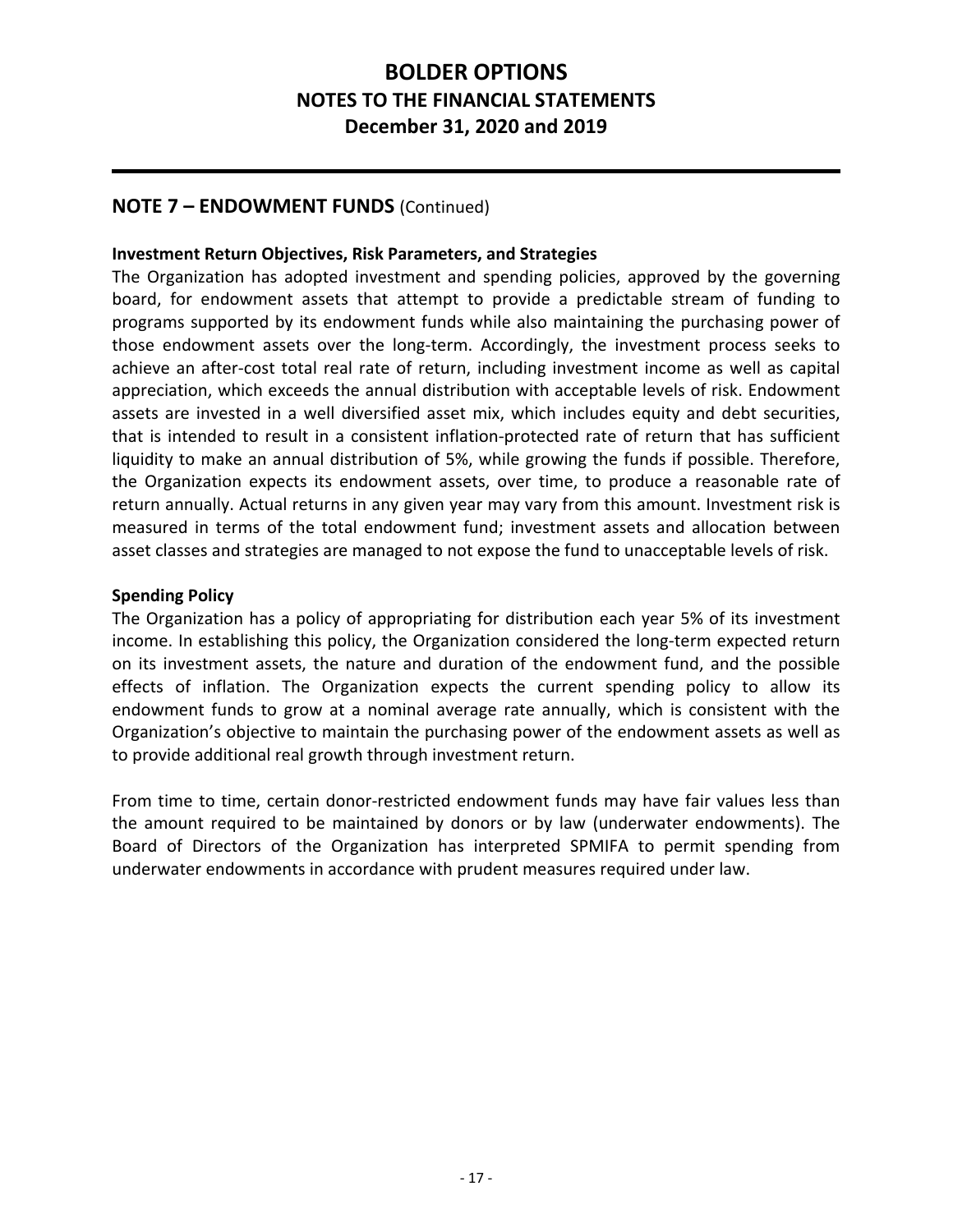### **NOTE 7 – ENDOWMENT FUNDS** (Continued)

Changes in endowment net assets as of December 31 are as follows:

|                                          | <b>Without</b>                    |  |                     |           |                   | <b>Total</b> |
|------------------------------------------|-----------------------------------|--|---------------------|-----------|-------------------|--------------|
|                                          | <b>With Donor</b><br><b>Donor</b> |  |                     | Endowment |                   |              |
|                                          | <b>Restrictions</b>               |  | <b>Restrictions</b> |           | <b>Net Assets</b> |              |
| 2020                                     |                                   |  |                     |           |                   |              |
| Endowment net assets, beginning of year  | \$                                |  | \$                  | 96,688    | \$                | 96,688       |
| Contributions                            |                                   |  |                     | 7,000     |                   | 7,000        |
| Investment return, net                   |                                   |  |                     | 9,828     |                   | 9,828        |
| Other expenses                           |                                   |  |                     | (228)     |                   | (228)        |
| <b>ENDOWMENT NET ASSETS, END OF YEAR</b> | \$                                |  | Ś.                  | 113,288   | S                 | 113,288      |
| 2019                                     |                                   |  |                     |           |                   |              |
| Endowment net assets, beginning of year  | \$                                |  | \$                  | 83,321    | \$                | 83,321       |
| Investment return, net                   |                                   |  |                     | 13,367    |                   | 13,367       |
|                                          |                                   |  |                     |           |                   |              |
| <b>ENDOWMENT NET ASSETS, END OF YEAR</b> | \$                                |  | \$                  | 96,688    | \$                | 96,688       |

### **NOTE 8 –NET ASSETS**

Net assets with donor restrictions were as follows for the years ended December 31:

|                       | 2020      | 2019         |
|-----------------------|-----------|--------------|
| Passage of time       |           |              |
| <b>ENDOWMENT FUND</b> | \$113,288 | 96,688<br>S. |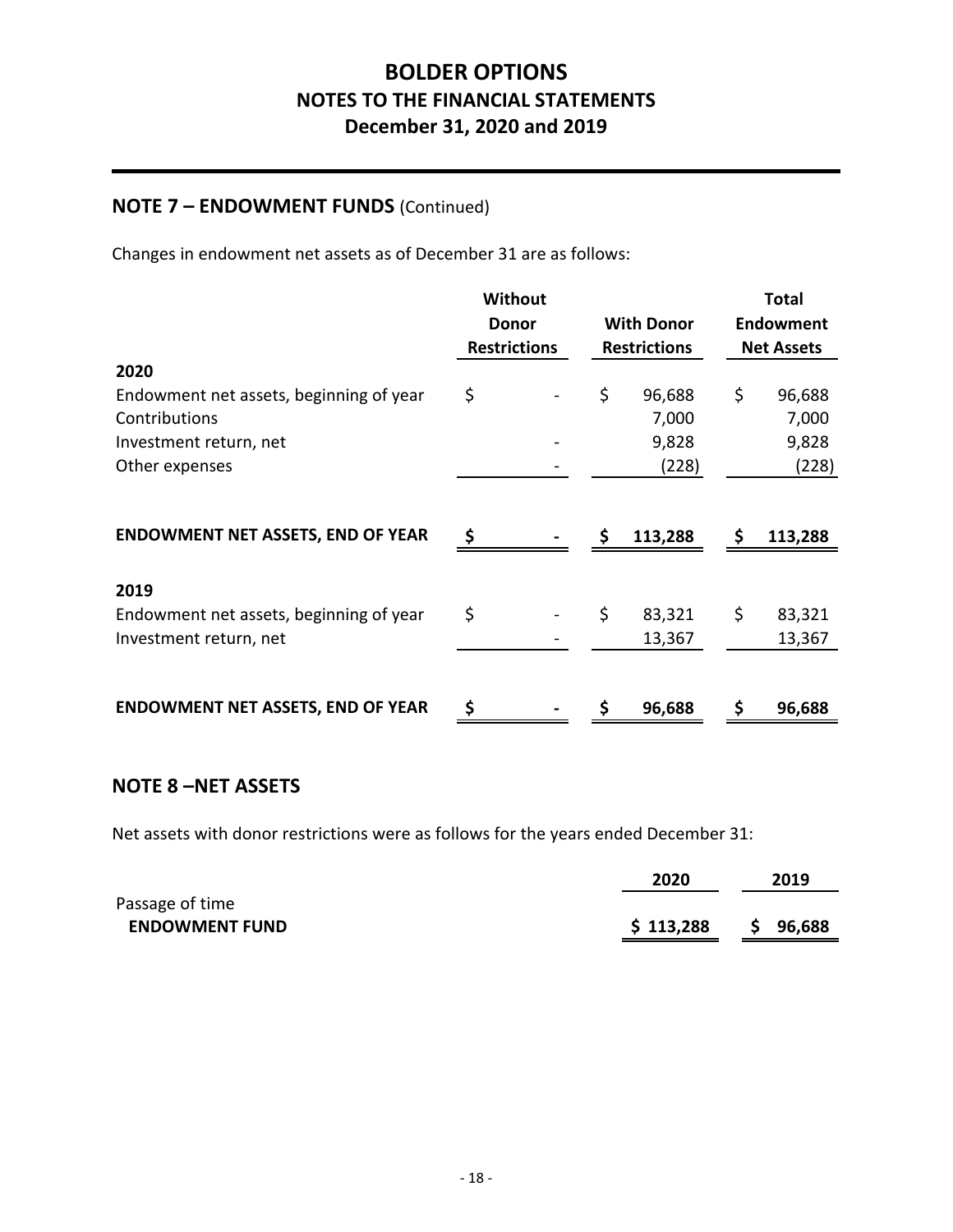#### **NOTE 8 –NET ASSETS** (Continued)

Net assets without donor restrictions for the years ended December 31 are as follows:

|                     | 2020      | 2019      |
|---------------------|-----------|-----------|
| <b>UNDESIGNATED</b> | \$636,572 | \$560,555 |

### **NOTE 9 – AGENCY TRANSACTIONS**

The Organization has named Run Like Rell as a designated beneficiary of a fund that is held by Bolder Options. As of December 31, 2020 and 2019, the amount due to the designated beneficiary is \$84 and \$7,083, respectively.

### **NOTE 10 – GOVERNMENTAL SOURCES**

The Organization received approximately 12% and 10% of the total Organization's annual revenue from Governmental sources in 2020 and 2019, respectively. Federal grants were 7% and 5%, respectively, and State of Minnesota grants were 5% and 5%, respectively. In 2020, the federal amount consisted of USDA‐NIFA CYFAR SCP grants, and the State of Minnesota amount consisted of a YIP grant.

### **NOTE 11 – PENSION**

The Organization participates in a multiple employer 401(k) pension plan. Employees at least 21 years of age who have 6 months of service are eligible to participate in the plan. Employees may contribute as allowed by IRS rules. The plan provides for payment to be made by the Organization at a 100% match of employees' contributions up to 10% of the employees' gross wages for employees in the executive class, and a 100% match of employees' compensation up to 5% of the employees' compensation for employees in the general class. Under the plan, vested and non‐vested pension costs are funded as they accrue. Pension expense for the years ending December 31, 2020 and 2019 amounted to \$0. Employer contributions to the 401(k) plan were suspended for 2020 and 2019.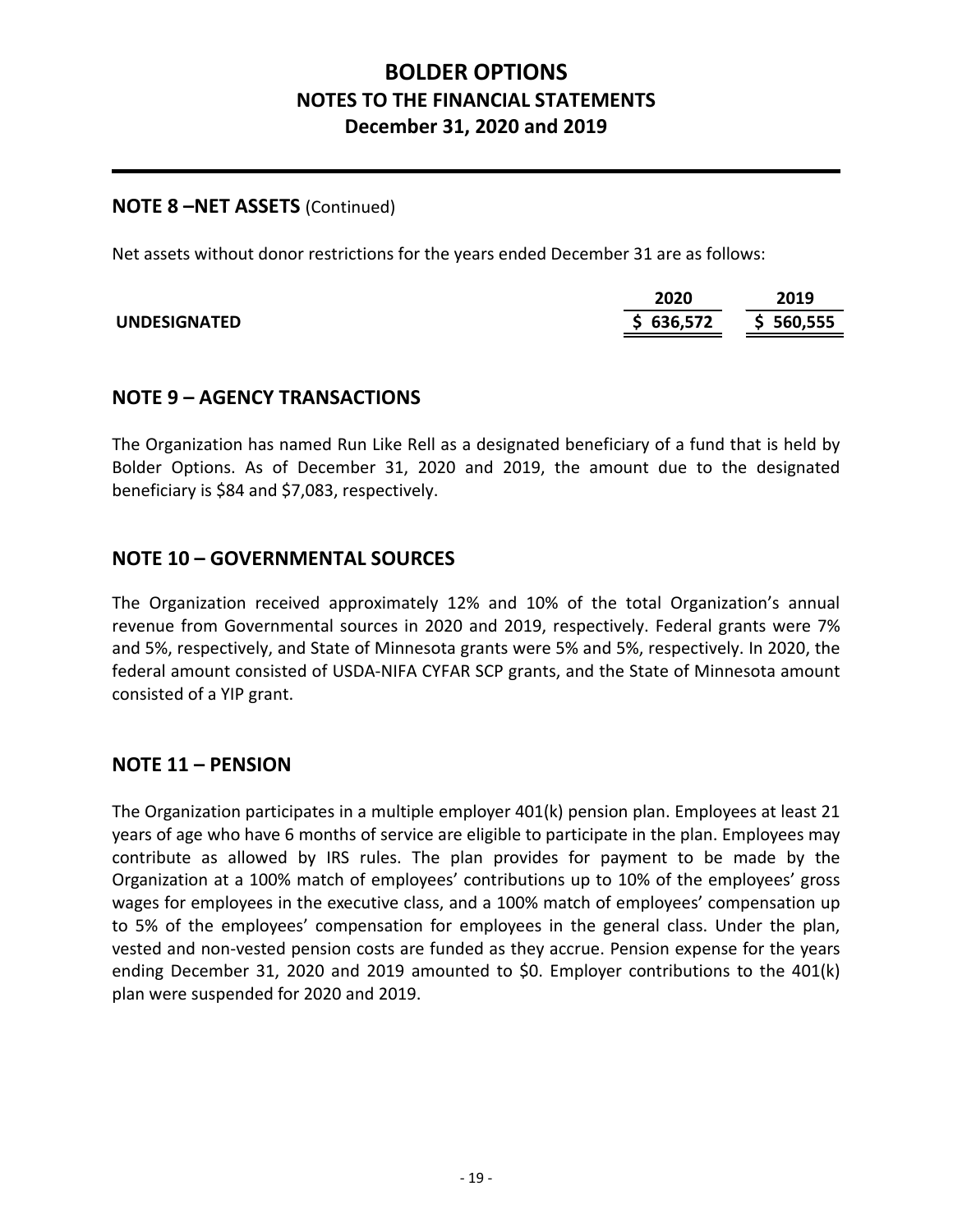### **NOTE 12 – RENT/LEASES**

The Organization leases office space in Rochester, Minnesota. The Organization also leases a copier and equipment. Lease expense amounted to \$10,322 in 2020 and \$11,274 for the years ended December 31, 2020 and 2019, respectively.

Future minimum non-cancelable lease payments for operating leases are as follows: 2021 \$7,619; 2022 \$7,619; and 2023 \$7,619.

### **NOTE 13 – INCOME TAX**

At December 31, 2020, the Organization has unrelated business income tax net operating loss carryforwards of \$34,755 (\$33,102 – 2019). These loss carryforwards begin to expire in 2027 through 2037. Unused net operating losses are available to offset current and future taxable income as follows:

| Carryforward   |             |         |              |
|----------------|-------------|---------|--------------|
| <b>Expires</b> |             |         | <b>State</b> |
| 12-31-2027     | \$<br>6,441 | \$      | 6,441        |
| 12-31-2028     | 2,411       |         | 2,411        |
| 12-31-2029     | 5,555       |         | 5,555        |
| 12-31-2034     | 7,854       |         | 7,854        |
| 12-31-2035     | 4,062       |         | 4,062        |
| 12-31-2036     | 2,647       |         | 2,647        |
| 12-31-2037     | 3,913       |         | 3,913        |
| No Expiration  | 219         |         | 219          |
| No Expiration  | 1,653       |         | 1,653        |
|                |             | Federal |              |

Following are the components which make up the Organization's deferred income tax asset (liability):

|                                                                                                   | 2020 |                    | 2019 |                    |
|---------------------------------------------------------------------------------------------------|------|--------------------|------|--------------------|
| Current deferred tax assets<br>Net operating loss carryforwards<br>Valuation allowance recognized |      | 10,700<br>(10,700) |      | 10,200<br>(10,200) |
| <b>TOTAL</b>                                                                                      |      | $\blacksquare$     |      |                    |